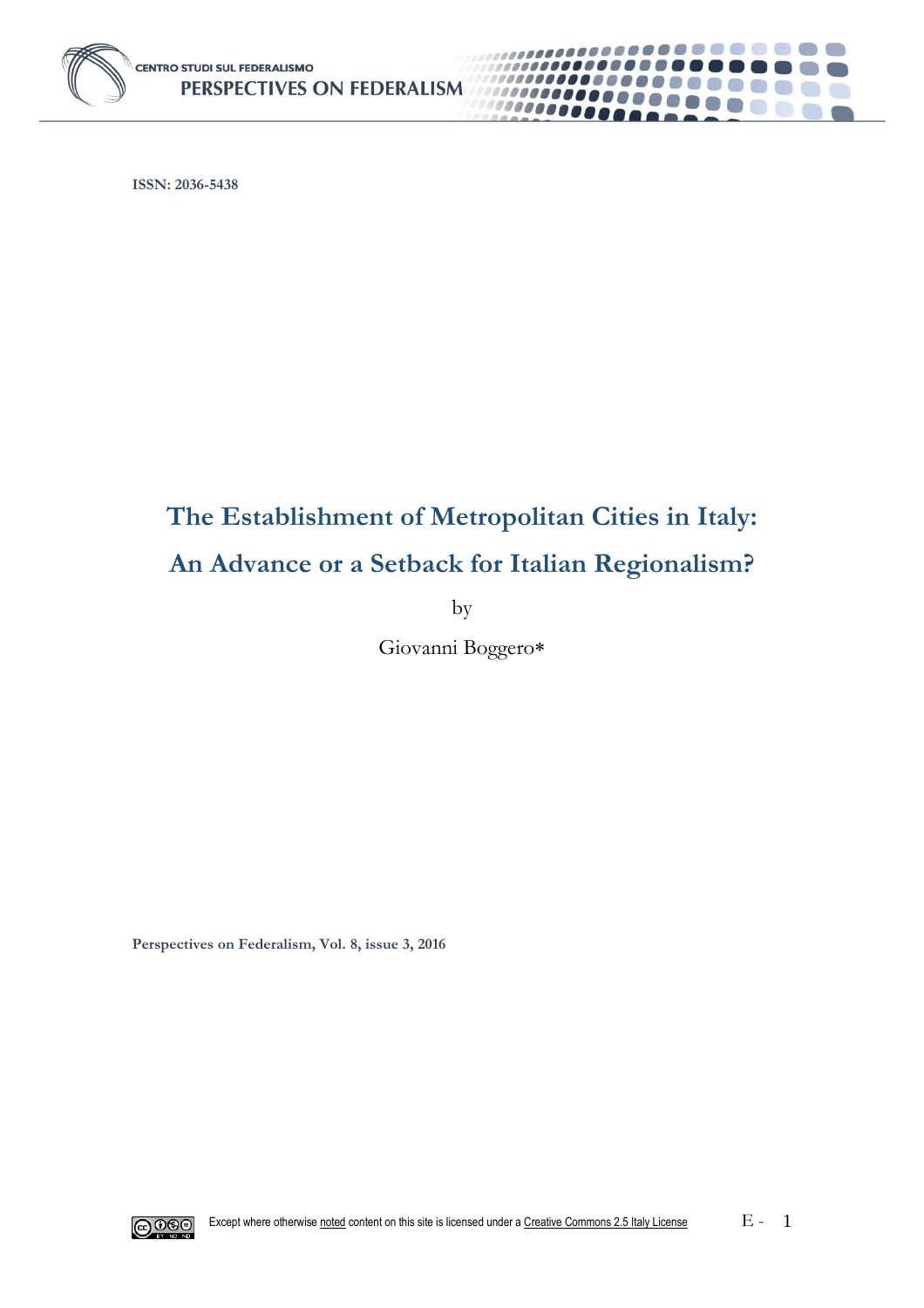

#### **Abstract**

This paper aims to provide a brief assessment of the legal framework of the newly established metropolitan cities in the Italian domestic legal order. After an historical overview of previous attempts to set up metropolitan cities in Italy (1), it summarizes the main statutory provisions of the Delrio Law (No. 56/2014) through which metropolitan cities finally came into operation (2) and it provides an analysis of its implementation, thereby attempting to make clear whether increased institutional pluralism and differentiation in the local government system will strengthen or weaken Italian regionalism (3). The conclusion will argue that, while the enactment of local government reforms combined with the entering into force of a significant constitutional amendment will increasingly diminish the role of the Regions, metropolitan cities, due to their ambivalent nature, still lack any propulsive thrust and face the risk of being marginalized until a consistent legal framework for their proper funding is laid down (4).

0000

#### **Key-words**

Metropolitan areas, Italian local government system, Italian regionalism, institutional pluralism, constitutional amendment

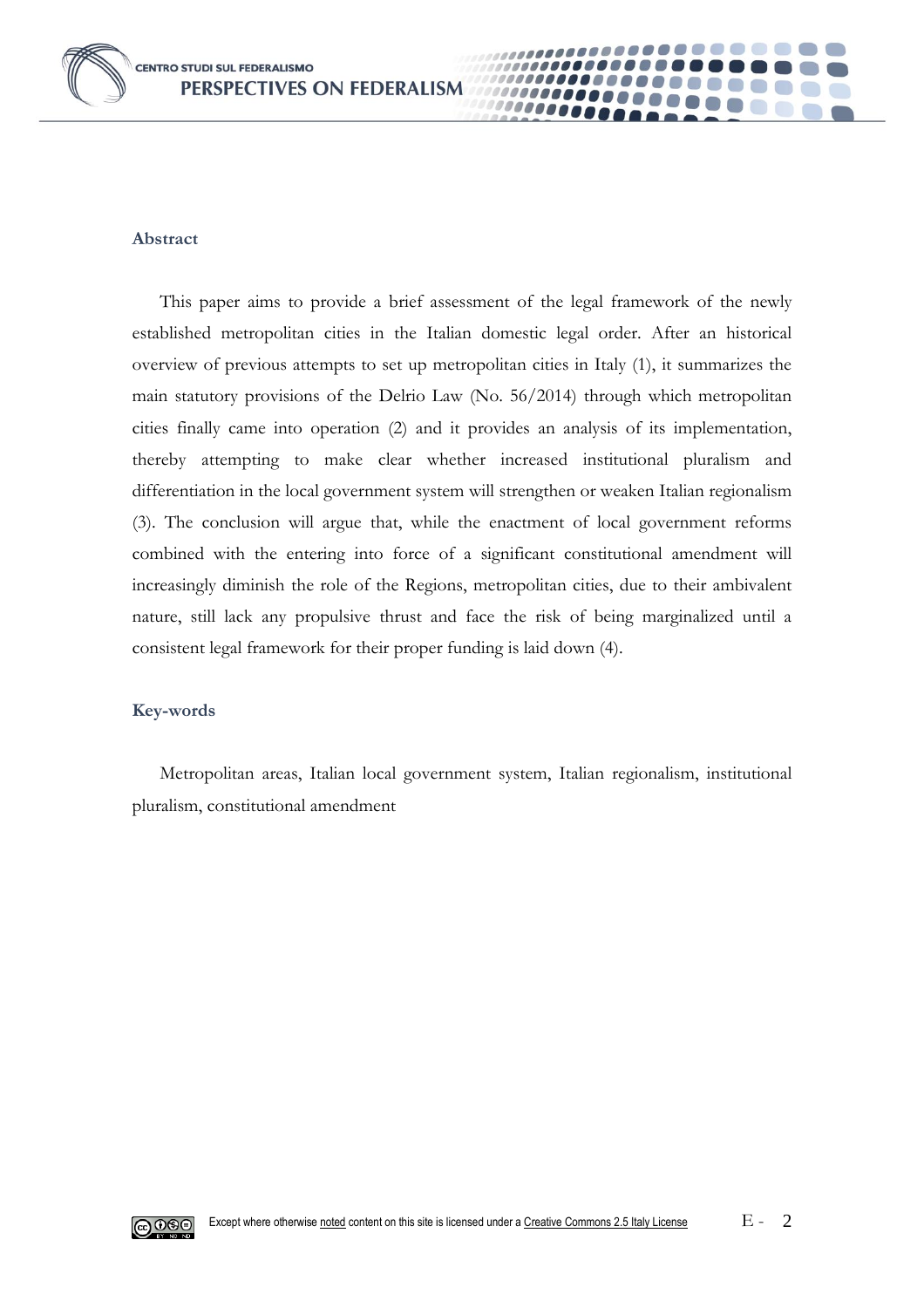**CENTRO STUDI SUL FEDERALISMO** PERSPECTIVES ON FEDERALISM

### **1. Metropolitan Cities as Territorial Autonomous Entities: Just Law on Paper (1990-2014)**

00000

The idea of establishing new institutional frameworks for governing metropolitan areas in Italy has become a significant political issue, since at least the 1980s, when the first legislative proposals were submitted to the Italian Parliament<sup>I</sup>. Yet, through the 1950s, and, increasingly, in the '60s and '70s, scholars from different disciplines, especially town planners, pointed out that several policies related to urban agglomerations, such as commuting, congestion and pollution could be better addressed through new administrative entities that would integrate large urban centers and satellite towns into new units, rather than sticking with a poor and fragmented system through inter-municipal cooperation<sup>II</sup>. However, after their establishment in the 1970s, the Italian Regions with Ordinary Statutes of Autonomy had to cope with the structural inadequacy of the tools and organisational schemes provided by administrative law at that time; the delegation of functions to municipalities and provinces occurred without any real chance of taking into account territorial, economic and social differences at their core (former Article 118 IC). For a long time, therefore, inter-municipal co-operation rather than the creation of new local government units was the only tool for addressing metropolitan problems<sup>III</sup>.

A first legislative reference to metropolitan cities as new territorial entities can be traced back to State Law No. 142/1990, which marked a relevant step towards the recognition of the principle of differentiation in structuring the Italian local government system. Until that time decentralised administrative authorities were structured following the principle of uniformity, whereby they ought to be charged with the same administrative tasks and endowed with the same organizational rules across the whole country (former Article 128 IC)<sup>IV</sup>. Homogeneity and uniformity, rooted in the Napoleonic model of public administration, were progressively abandoned in favor of differentiation, thereby enabling the establishment of *different* kinds of local authorities carrying out *different* tasks according to *different* rules in *different* areas of the territory of the Republic. As such, the principle of differentiation was conceived as a decisive means for fostering institutional pluralism and therefore also to promote local autonomy, as required by Article 5 IC.

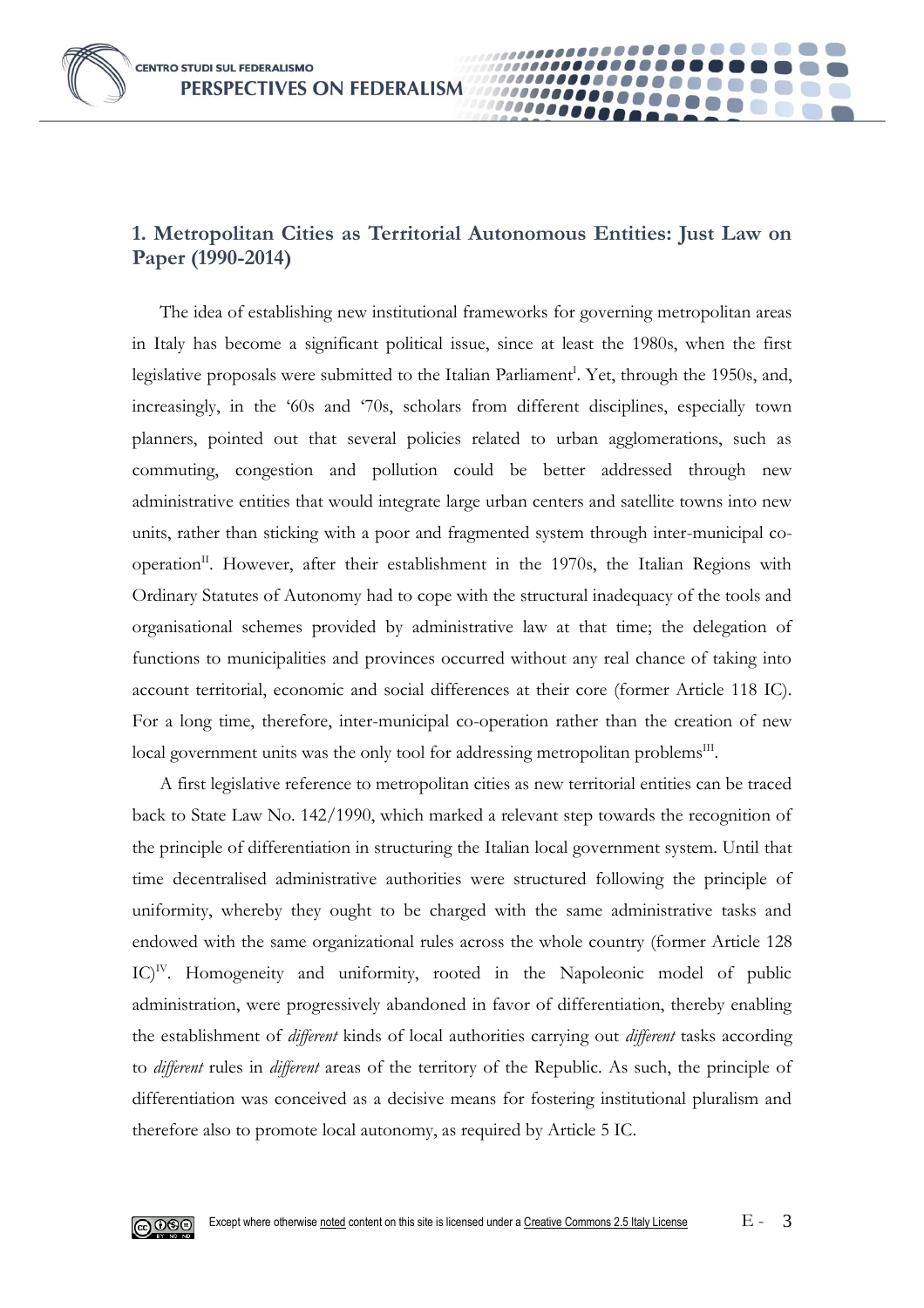Thus, one has to place the recognition of metropolitan cities by Italian legislation within this theoretical background. However, despite their formal legal recognition, metropolitan cities were not immediately brought into being because of the complicated procedure set out by State Law No. 142/1990 for their establishment, where Article 17 stipulated that ordinary Regions could demarcate the boundaries of the metropolitan areas upon consultation with municipalities and provinces. The exact definition of the areas, which was not binding but discretionary, had to occur '*with reference to the municipalities of Turin, Milan, Venice, Genoa, Bologna, Florence, Rome, Bari and Naples and all other municipalities enjoying a high degree of connection and integration with the latter in terms of economic development, delivery of public services and territorial conformation*'. Because of Regions' failure to comply with this procedure, metropolitan cities could not be established at that time. A further attempt, with the enactment of State Law No. 265/1999, failed once again. This time a definition of the metropolitan areas was made binding, but their territorial demarcation was more flexible, since it did not necessarily imply the creation of a new unit, but allowed for a bottom-up establishment of co-operational arrangements of a supra-municipal nature between the main urban center and a restricted area of municipalities $V$ .

......

100000000 10000

With the 2001 constitutional amendment metropolitan cities were entrenched into the Constitution and became, together with municipalities, Provinces, Regions and the State constitutive entities of the Italian Republic (Article 114, para. 1 IC). Even after this recognition by constitutional guarantee of metropolitan cities, no agreement could be reached as to their establishment. The constitutional legal framework was not as clear as it could have been since Article 114 IC did not provide any definition and/or demarcation of metropolitan cities, although Article 117, para. 2 lett. p) IC did set out the State's requirement to act, and in particular to set out their electoral system, the governing bodies and their fundamental functions. These provisions notwithstanding, no clarity existed as to whether the State or the Regions enjoyed the ultimate power to formally establish them or whether municipalities should have played a proactive role in this process. The new selfgoverning entities were enumerated again by Articles 23 and 24 of State Law No. 42/2009 on 'fiscal federalism' and Reggio Calabria was added to the list. Therein, a first vague list of fundamental functions was sketched out and a bottom-up procedure for their establishment was provided by the law to ensure a quick implementation of the new legal framework governing fiscal relations among subnational entities. Yet, again, no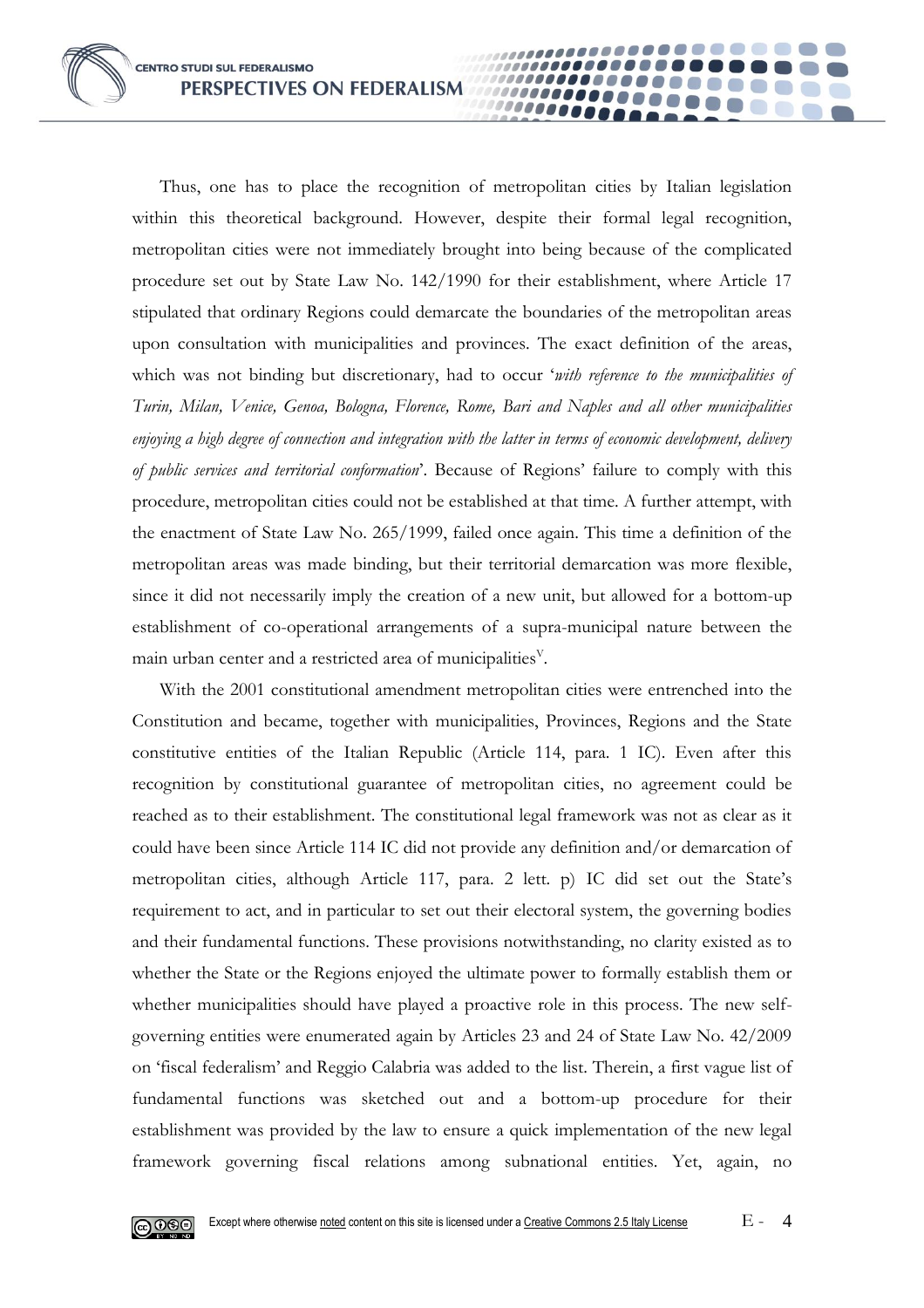establishment of metropolitan cities followed. A last unsuccessful effort to set them up was made by the government of Mario Monti with the enactment of Law Decree No. 95/2012, which was eventually struck down by the Italian Constitutional Court on formal grounds<sup>VI</sup>.

......... 10000

As a consequence of the legislature's repeated failure to implement the Constitution, metropolitan cities thus remained for almost fourteen years the only '*constitutive entity of the Republic*' existing only on paper (Article 114, para. 1 IC). One of the main reasons for this striking failure was the cross-fire of vetoes on the part of the Provinces and of the Regions, fearing their marginalization, and the vetoes of the municipalities within the metropolitan areas, afraid of becoming mere subjects of the needs of the main urban center, or their amalgamation by the corresponding Region (Mantini 1996: 23 and ff.). Another issue was uncertainty as to the very concept of 'metropolitan area', so that the metropolitan city model was often conceived as a uniform and rigid one which had to fit in for all the different urban agglomerations in Italy without any clear scheme as to how relationships with other entities at the grassroots, in particular municipalities and Regions, should work.

## **2. The 2014 Local Government Reform (Delrio Law): Metropolitan Cities as New Provinces 'with Reinforced Powers'?**

With the enactment of Law No. 56/2014, the 'Delrio Law<sup>yVII</sup>, metropolitan cities were finally established according to a relatively clear-cut and centralistic procedure (Article 1, § 5 and 6), thereby ensuring not only geographical contiguity but also that the new authorities could start operating with no delay. Here, Regions were kept out of this procedure; it was an ordinary State Law which set metropolitan cities up $\text{VIII}$ .

The Law listed once again their names (Turin, Milan, Venice, Genoa, Bologna, Florence, Rome, Bari, Naples and Reggio Calabria)<sup>IX</sup> and mandated they would automatically supersede the corresponding provinces by January 1, 2015, therefore coexisting with all municipalities within their jurisdiction. In other words, municipalities would have not been pooled together into a big metropolitan city. Yet, they could have decided to opt out and be attached to one of the already existing Provinces nearby. Similarly, municipalities outside the jurisdiction of the old Provinces could have opted in and become part to the new metropolitan city. Since a final decision in this respect was in the State's purview, the boundaries of metropolitan areas were not changed at all<sup>x</sup>.

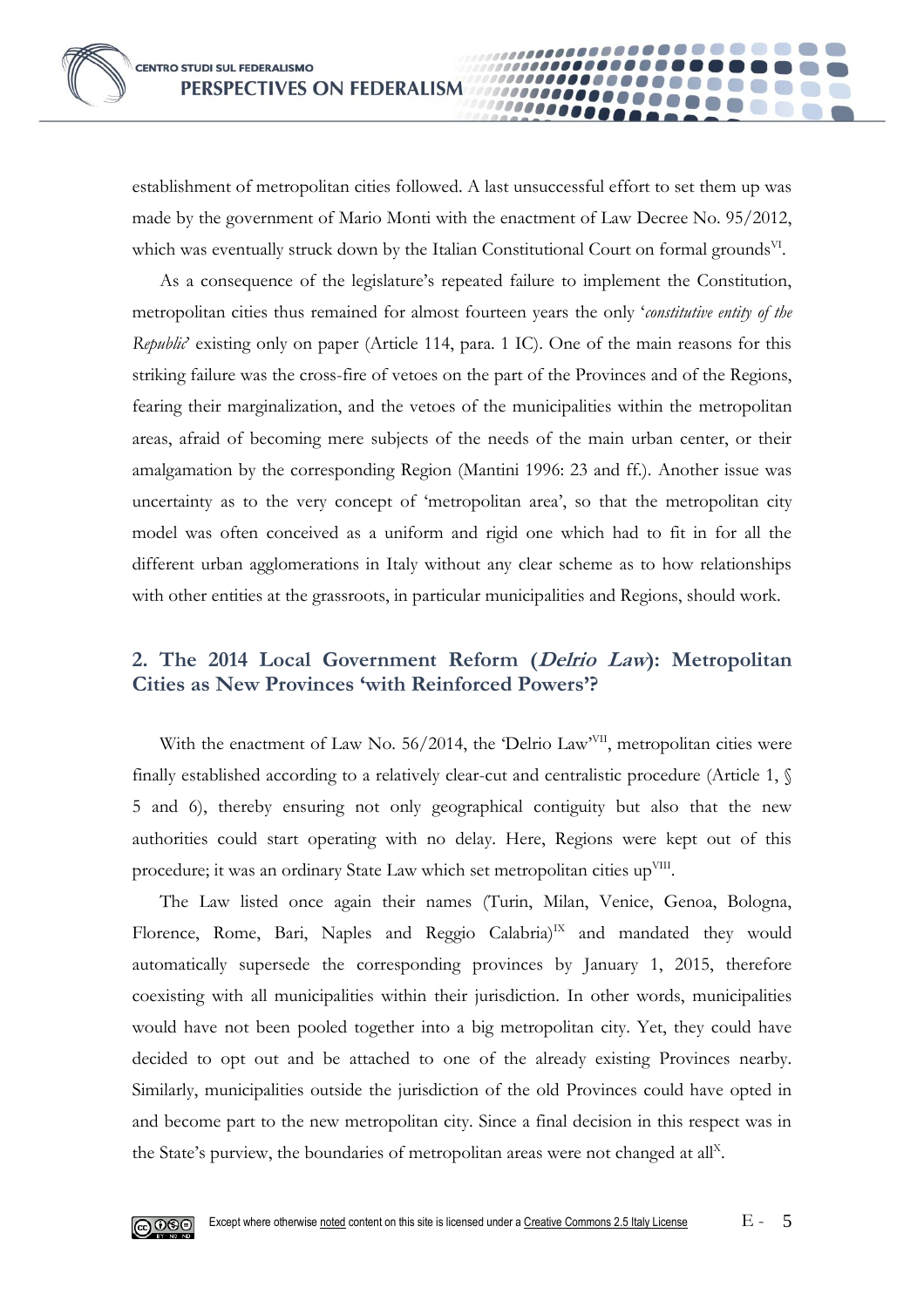In its Judgment No. 50 (2015), the Italian Constitutional Court declared the aforementioned provisions as compatible with the Italian Constitution, by virtue of the nature of the matter: the establishment of a constitutive entity of the Republic can only reside within the State and not within the Region. No violation of the constitutional rule governing the procedure for changing the provincial boundaries could be found either, since the legislature effectively passed, so to say, a structural local government reform, whereas the constitutional provision providing for a bottom-up and proactive role of municipalities and provinces (Article 133, para. 1 IC) applies only when single boundary modifications are concerned  $\lceil \sqrt{34.1} \rceil$  and  $\lceil \sqrt{34.2} \rceil$ . These principles were eventually embodied in one of the constitutional amendments (Article 40, para. 4) of the constitutional reform awaiting confirmation by popular referendum next December<sup>XI</sup>.

00000

The scope of powers and functions of metropolitan cities was roughly designed by the legislature drawing upon the example of the Provinces they had de jure superseded. Yet, metropolitan cities were also given additional responsibilities, in order to tackle problems typical of conurbations, including increasing commuting and immigration flows, pollution, economic development, social exclusion and misallocation of resources. In fact, according to Article 1, §§ 44 of the Delrio Law, they have been granted all the administrative functions already conferred to the Provinces as well as other basic responsibilities ranging from general spatial and strategic planning (thereby replacing or at least competing with the corresponding municipal and regional administrative competences), promotion of socioeconomic development, informatization and digitalization of the metropolitan area, road network and traffic regulation and organisation and management of services of general interest. Further tasks have been conferred by the Regions within the scope of their legislative competence. Notwithstanding the fact that metropolitan cities were expected to be charged with these additional tasks their personnel has been reduced by 30 percent by means of the very same local government reform, similarly to what happened to the Provinces.

A residual, but not less important role, is played by administrative functions supportive of municipal activities (e.g. the: collection and analysis of data and technical and administrative assistance to local authorities). In this respect, municipalities and consortia of municipalities within the metropolitan jurisdiction are also explicitly allowed to both delegate tasks to the city, or to have functions delegated by it according to the subsidiarity

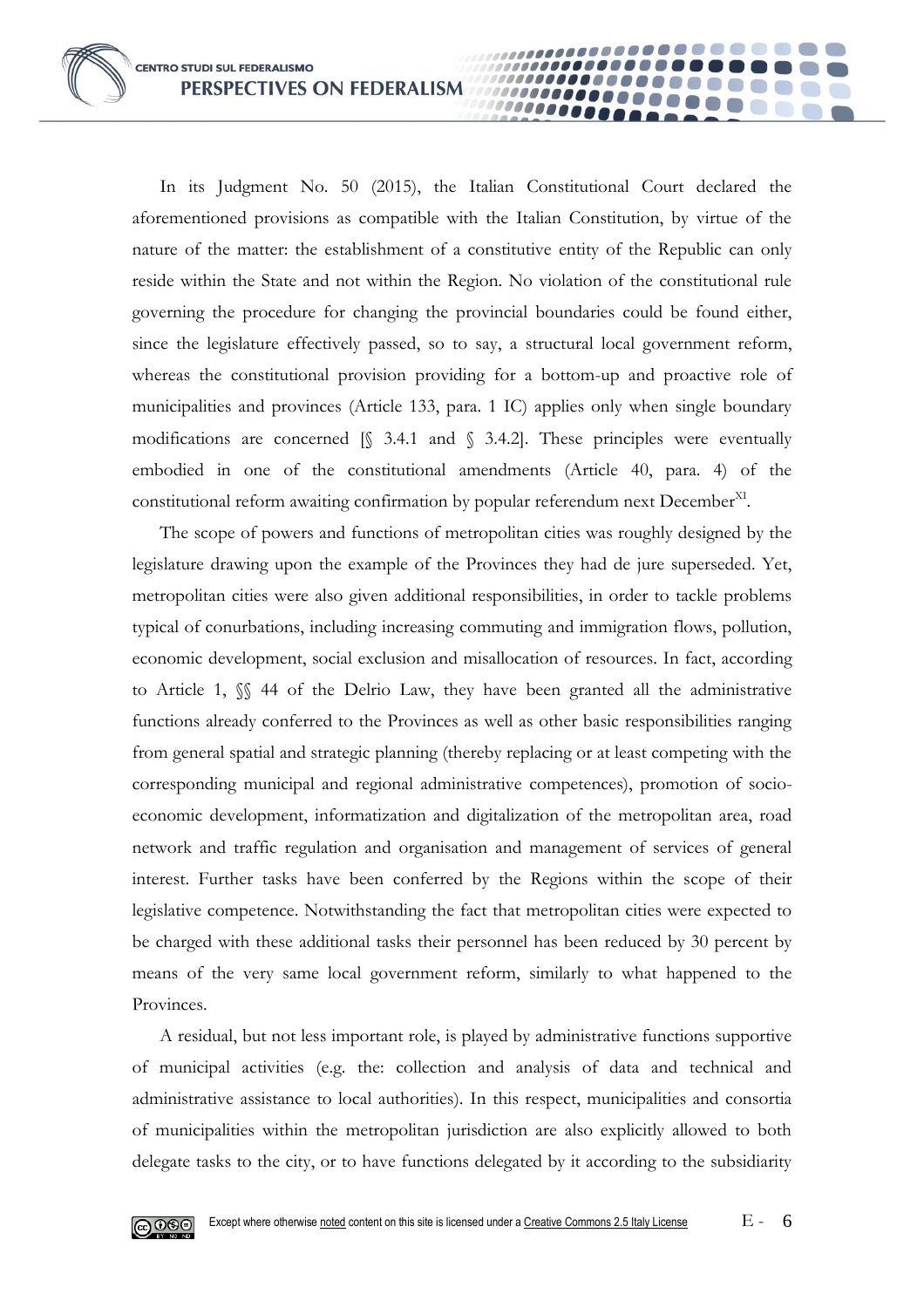principle (Article 1, § 11, lett. b) Delrio Law). In particular, metropolitan cities are endowed with a very broad statutory autonomy enabling them (Article 1,  $\S$  57 Delrio Law) to discharge administrative functions on a more flexible basis (Article 1, § 57 Delrio Law). On these grounds, metropolitan cities can establish various 'homogenous areas' (*zone omogenee)*  for carrying out given administrative functions due to specific territorial conformation specificities (e.g. for mountainous areas). These areas are not new local authorities, but rather geographical subdivisions in which tasks could be fulfilled in a more efficient and effective way by aggregations of municipalities or consortia of municipalities. For this purpose, specific bodies coordinating with the bodies of the metropolitan city will be set up following a possible agreement with the corresponding Region (Article 1,  $\{(1, 1), \{(1, 1)\}$ ) Delrio Law), which therefore retains a role, though albeit marginal, in the organization of the territory within the metropolitan area. These 'homogenous areas' should thus serve as a means to disentangle possible overlaps of responsibilities or interferences between the city and municipalities. Pursuant to the Delrio Law, in fact, municipalities are expected to become the pivotal authorities of the Italian local government system, that is to say the only territorial authorities acting according to the general competence principle. They ought therefore to be set up in such a position as to organize provision of public services according to a bottom-up and flexible approach, and possibly continuing to rely on effective co-operational schemes they used before the establishment of the metropolitan city, such as public-private law agreements and conventions (*convenzioni e accordi di programma*). In contrast, the metropolitan city will no longer enjoy universal jurisdiction, but will only act according to the scope of its powers and functions as set out by law. As a newly established governing body, the metropolitan conference, an assembly of all mayors of municipalities within the metropolitan area (Article 1, § 7 and 8 Delrio Law), is aimed at further strengthening coordination between municipal and metropolitan activities. The marginal role of the Regions in this respect is confirmed by the pending constitutional amendment, which does not empower them with an exclusive legislative competence for regulating the general structure and organization of municipalities, but on the contrary upholds a restriction of their power to lay down general principles of inter-municipal cooperation (new Article 70, para. 1 combined with new Article 117, para. 2, lett. p) IC), as developed over the past years by the case-law of the Constitutional Court<sup>XII</sup>.

......

1000000001 000000

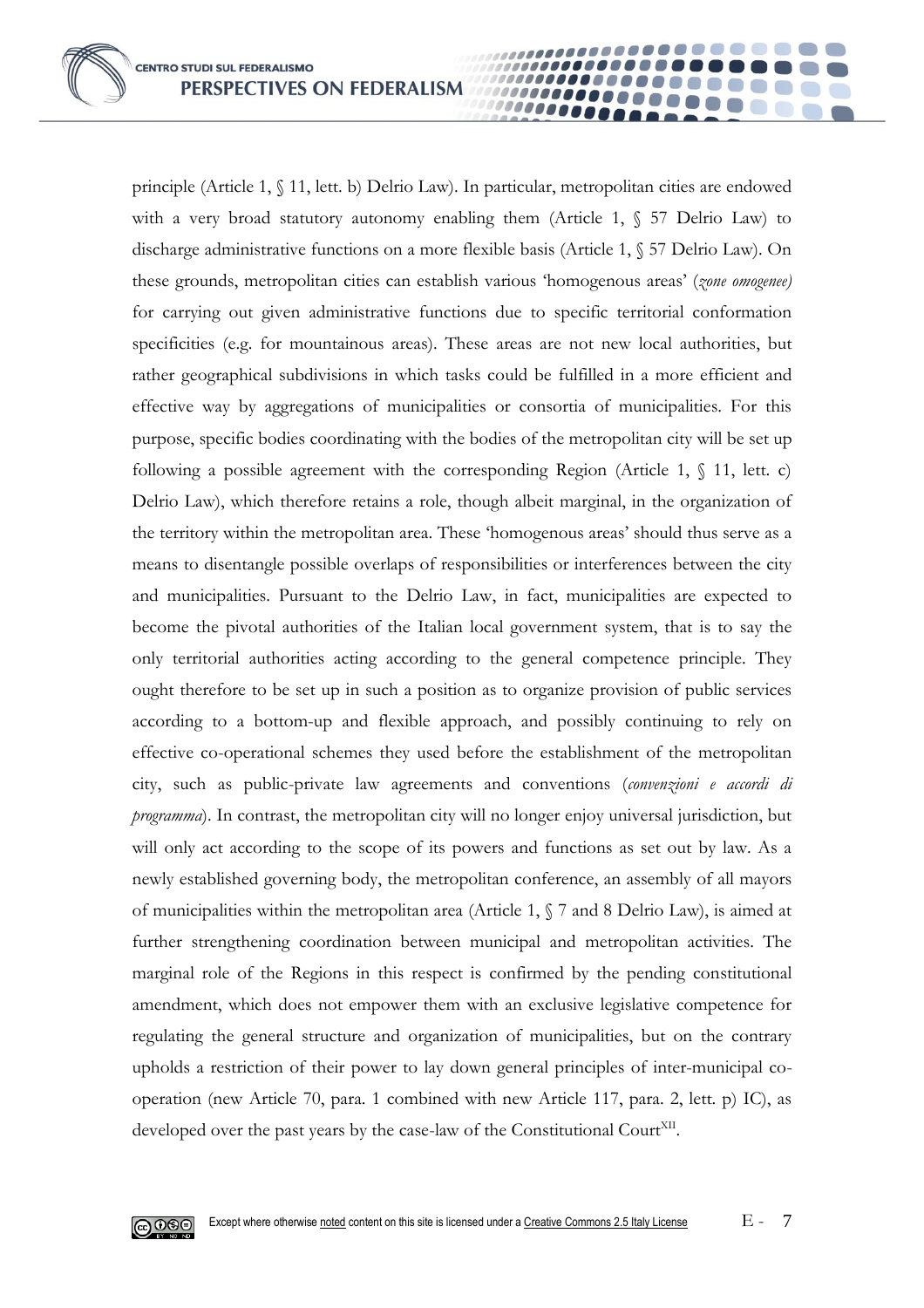**CENTRO STUDI SUL FEDERALISMO** PERSPECTIVES ON FEDERALISM

Finally, metropolitan cities are expected to inherit the tax revenues through which the superseded Provinces were funded; however it is still not clear whether additional taxing powers will be conferred upon to them by the legislature which, until now, has only committed the government to adopting new legislative decrees on funding for Provinces and metropolitan cities (Article 1,  $\S$  97 Delrio Law)<sup>XIII</sup>. The precise amount of resources available has, however, not yet been decided and as such the government has continued to finance Provinces and metropolitan cities on the basis of annual ad-hoc contributions<sup>XIV</sup>. Since 2015, the State has limited funding to what it is needed for the discharge of fundamental functions, with the Regions being liable for the remaining amount (State Law No. 190/2014). In this respect, financial autonomy appears to be an issue of the utmost importance, given that metropolitan cities, as the Italian Constitutional Court puts it, are '*entities also enjoying a supranational relevance when it comes to access EU funds*' [§ 3.4.1]. In this respect, the National Operational Programme (NOP) allocated approximately  $\epsilon$  900 million euros (two thirds of which were committed under the EU structural and development funds) to finance projects in all metropolitan cities until 2020, including those in Regions with Special Statutes of Autonomy. Other projects are due to be funded through Regional Operational Programmes (ROP). Yet, the absence of a clear strategy as to how '*an EU*  Urban Agenda should help cities to implement European priorities<sup>, NV</sup> makes clear that metropolitan cities cannot rely merely on direct European (co)-funding, but on the contrary that they also deserve adequate financial support also by from the State, as Article 119, para. 4 IC mandates<sup>XVI</sup>. However, at present only two out of ten metropolitan cities have budget surpluses, whereas the majority presents huge financial losses which could bring about sanctions by the central government on the grounds of a violation of the domestic stability pact (Trovati 2016)<sup>XVII</sup>. A recent, albeit totally insufficient, *una tantum* support by the central government, consisted in the 2 billion euros special funding of projects developed by metropolitan cities so as to regenerate their suburban communities<sup>XVIII</sup>.

100000000 00000

In essence, metropolitan cities are territorial authorities with their own powers and functions, distinct from those of the municipalities, by which whom they can however be delegated single tasks, which are likely to be funded not only via State or regional transfers but also by means of local taxes and charges<sup>XIX</sup>, but in any case not by compulsory contributions of municipalities as it happens in other jurisdictions for second-tier local authorities (in Germany, for instance). On grounds of their territorial nature, one would

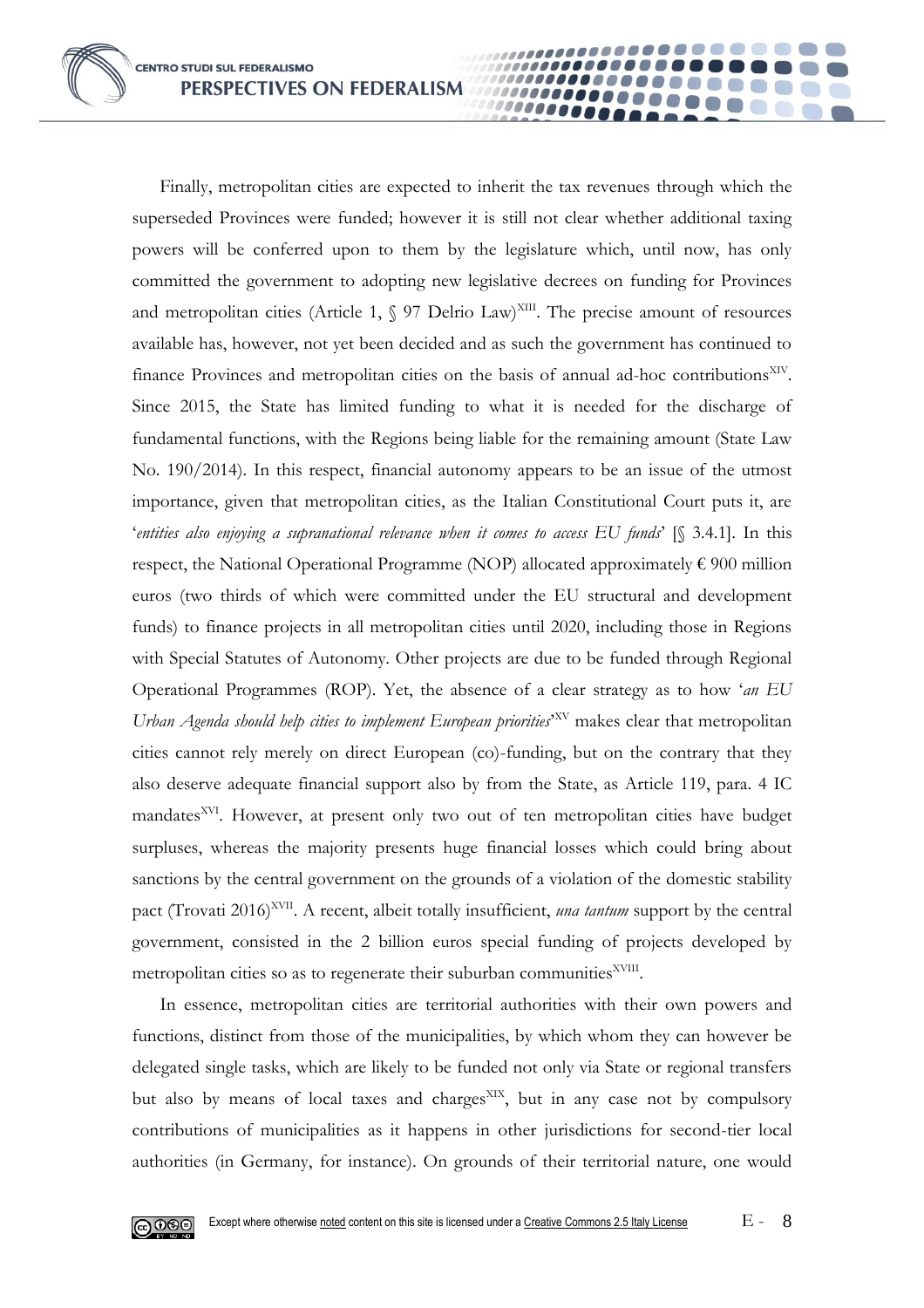expect at least their main governing bodies, the metropolitan council and the mayor, to be elected by direct and universal suffrage. This, however, is not the case. Both bodies are in fact indirectly legitimized so as to avoid, insofar as possible, conflicting political views between municipal bodies and intermediate local authorities' bodies. Furthermore, for the sake of saving public money, political bodies of metropolitan cities will not receive any remuneration or reimbursement of expenses.

100000001 10000

Article 1, § 25 of the Delrio Law, in fact, stipulates that the metropolitan council is elected by mayors and municipal councilors of the municipalities within the jurisdiction of the metropolitan city and not by the citizens living within the jurisdiction of the metropolitan city. Similarly, Article 1, § 19 provides that the metropolitan mayor is by default the mayor of the main urban center (*comune capoluogo*) and, since he is neither assisted by any executive body, nor he has to submit its acts for the council to approve, he enjoys even more power than the previous president of the Province. The Law provides for the direct election of the mayor and the council only as an exception (Article 1, § 22). However, the residual choice for direct election, which is devolved to the metropolitan city itself, but eventually requires the approval of a new electoral law by the Parliament, is subject to the fulfillment of two alternative conditions: the main urban center within the jurisdiction of the metropolitan city should be divided up into several municipalities or, alternatively, metropolitan cities having more than three millions inhabitants (i.e. Rome, Milan and Naples, for the time being) will have to establish 'homogenous areas' within their jurisdiction.

The very purpose of these provisions was probably to soften the strong monocentric features of the metropolitan city model which appears aimed at strengthening the main urban center as a propulsive thrust, to the detriment of the other municipalities. This phenomenon is particularly striking in the metropolitan city of Turin, in which there is the highest number of municipalities (316) and where the metropolitan area extends well beyond the 'narrow' urban agglomeration up to the mountains at the borders with France, being therefore more of a 'city-region' than a metropolitan city. Therefore, it was for cases like this that the Delrio Law provided metropolitan cities with tools for disaggregating and ensuring more pluralism and democratic participation. Notwithstanding the corresponding provisions already set out in the metropolitan Statutes of Autonomy of Bologna and Genoa, the actual chances to bringing about such a shift towards a different metropolitan

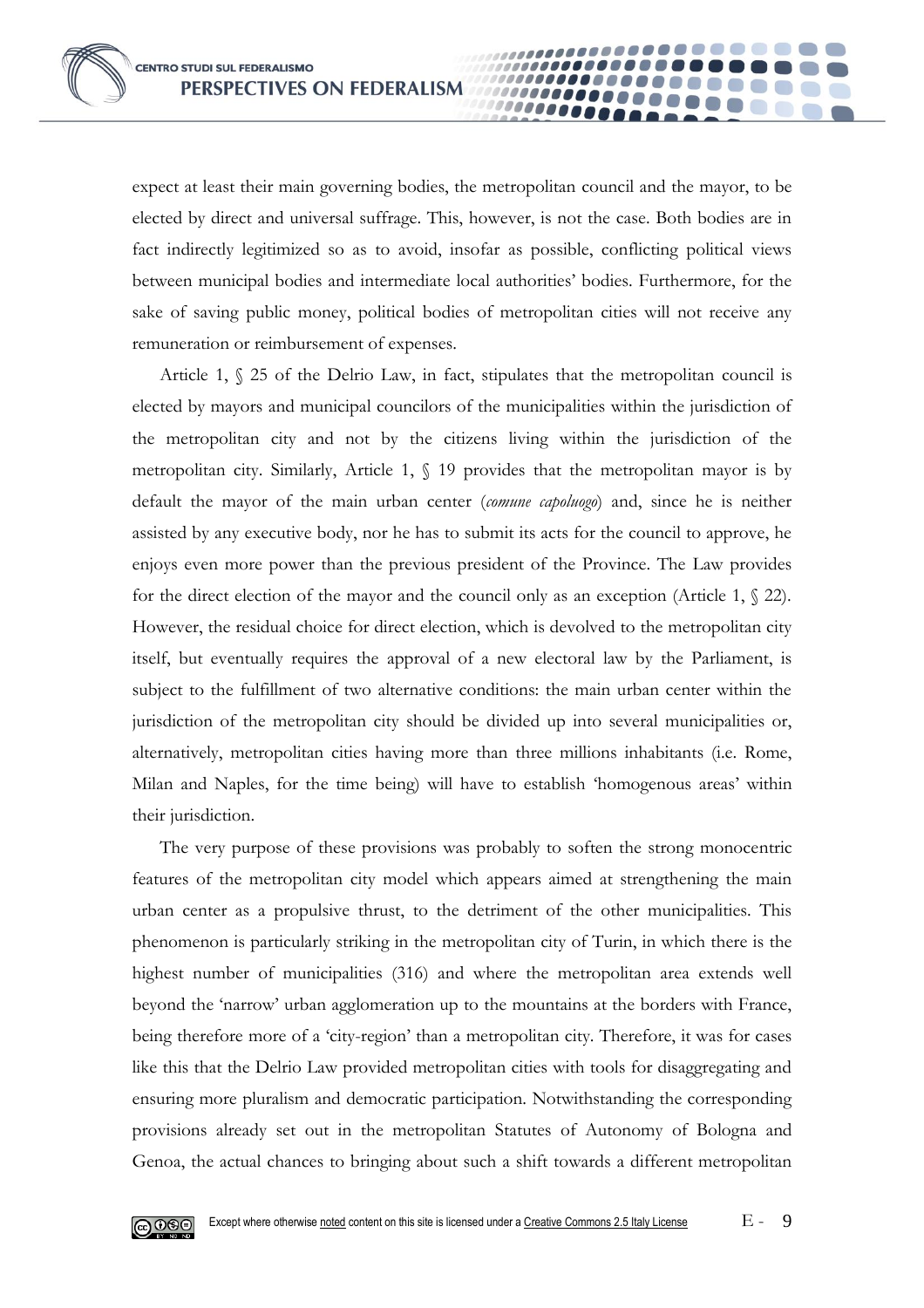city model are very few at the moment, since the whole procedure is dependent upon the agreement of the most populated municipality or main urban center, which only very unlikely would accept such a break up. Only in the case of Milan, Rome and Naples it appears more likely that such a shift succeeds. A modest, yet significant attempt to enhance democratic tools wherever possible is to be found in numerous metropolitan Statutes of Autonomy envisaging prior citizens' participation and consultation at early stages for developing strategic, spatial and mobility plans, with participation drawn also at lower levels than the metropolitan one. However, given the basis of the electoral system designed by the aforementioned statutory provisions, which hardly can be deemed in conformity with Article 3, para. 2 of the European Charter of Local Self-Government<sup>XX</sup>, there is a strong argument that the metropolitan city model is based on a structurally weak form of local democracy in which peripheral entities have little representation whereas the main urban center is the dominant and pivotal actor.

100000001 00000

To conclude, metropolitan cities have finally been established after almost fifteen years of non-implementation of the Constitution. The drive for their quick activation outweighed the necessity of complying with a strict bottom-up procedure, involving local communities in their establishment. Yet, by doing so, metropolitan areas ended up being designed not as 'narrow areas' (*aree ristrette*), but as territorial authorities 'over large areas' (aree vaste), that is to say also stretching to rural and mountain areas<sup>XXI</sup>, with little consideration for the underlying socio-economic structure and in particular for standards such as the overall population, commuting flows and territorial features. The new metropolitan cities are structured as provinces with 'reinforced powers'. In spite of their strategic importance for urban development, they do not enjoy legislative powers and are not democratically legitimized by direct popular election, and thus find themselves at an intersection between, on the one hand, territorial authorities with their own powers and functions distinct from municipal ones, and inter-municipal bodies, on the other hand<sup>XXII</sup>. Their unclear institutional nature is confirmed by the fact that metropolitan cities have abandoned the Union of Italian Provinces (UPI) as their umbrella organisation and have joined the Association of Italian Municipalities (ANCI), even if they are not, strictly speaking, 'municipalities' but rather coordinate municipalities tasks. The re-allocation of devolved sources of funding, combined with the establishment of a clearer framework on allocation of responsibilities between metropolitan cities and Regions, will tell whether the

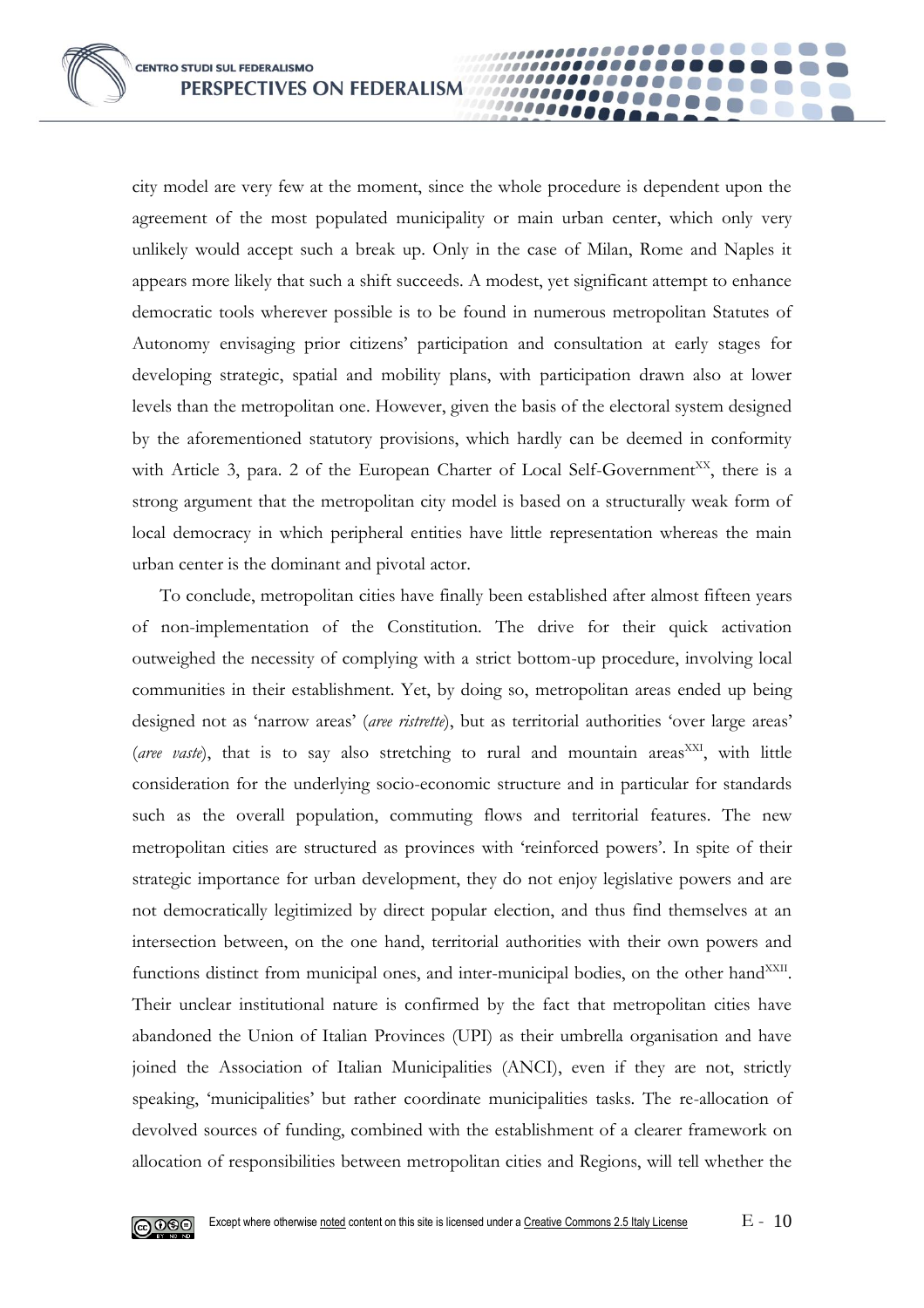

former can act as new thriving forces of the local government system, as equals or possibly even as competitors of the Regions.

00000

## **3. Reform Implementation and Constitutional Amendment: Metropolitan Cities vs. Regions?**

The actual impact of metropolitan cities on the Italian local government system firstly depends upon the full implementation of the Delrio Law and in particular on how Regions have been, and will be dealing with the allocation of administrative functions originally assigned to the old Provinces. It is, secondly, dependent on the entering into force of the constitutional amendment by means of which the Italian government cuts out the provincial layer of government as one of the constitutive layers of the Republic and upholds the guarantee of local autonomy for metropolitan cities only.

The two reforms, in fact, go hand in hand. The Delrio Law was conceived as a local government reform anticipating insofar as possible the constitutional amendment passed this year and that will enter into force after the aforementioned popular referendum. As a result, the Provinces were hollowed-out by means of ordinary law, whereas the structure of metropolitan cities was minimally sketched out, on the basis of the provincial model, thus leaving it up to the Regions and to metropolitan cities themselves the task as how to outline their governance model. In this article it will be brought to view that, whereas the Provinces might very well be amalgamated into new bigger entities by Regions, but will not be fully repealed, metropolitan cities will either be involved in co-operative frameworks of local governance with the corresponding Regions or turned into passive recipients of decisions issued at regional level. At present, metropolitan cities have been conferred powers and functions overlapping with regional ones, yet at the same time they are still partly subordinate to the regional government and mostly dependent upon it for funding. This will be made clear by surveying the different Regional Laws enacted by regional councils and the metropolitan Statutes of Autonomy approved so far by the mayors of the metropolitan areas sitting in the so-called 'metropolitan conference'<sup>XXIII</sup>.

First of all, it has to be clarified that as of 2016, only the metropolitan cities of Turin, Milan, Rome, Naples, Florence, Venice, Bologna, Genoa and Bari started operating on time after the corresponding local elections took place in autumn 2014. Reggio Calabria

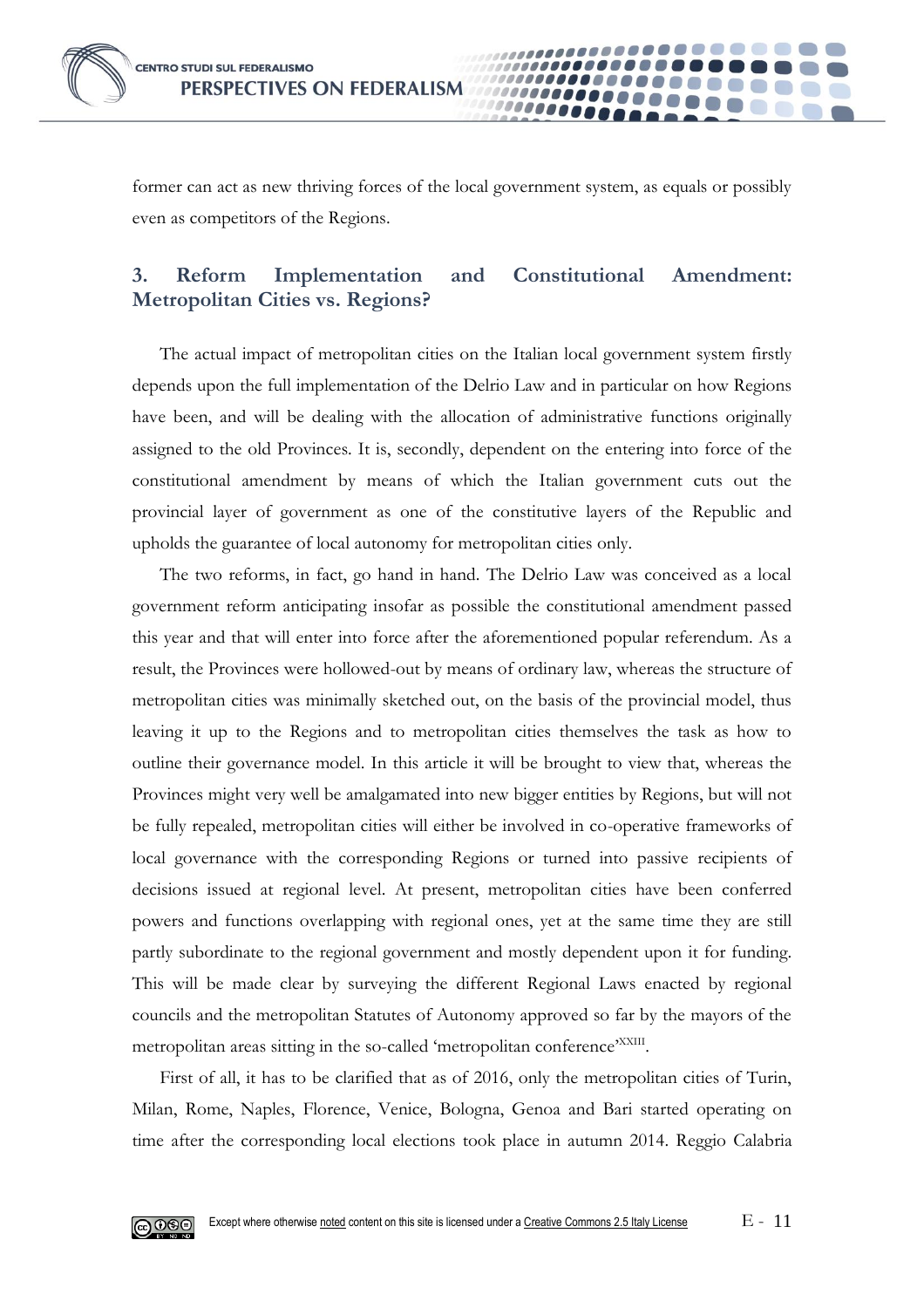has, by contrast, not yet been constituted and will be operating as soon as of January 2017. The Regional Laws passed in 2015, by which the Regions reallocated administrative functions, and decided whether some of them had to be carried out together by different levels of government upon agreement, are grounded in the State-Regions Settlement dating back to September 11, 2014. Here, the Regions committed to involve local authorities in the procedure as well as to take into account the corresponding financial needs necessary to fulfill their administrative tasks.

100000001 10000

In the Piedmont Region, the legislative assembly passed a Law (Regional Law No. 23, October 29 2015) by means of which it set out the role of the metropolitan city of Turin as a territorial entity, both coordinating the initiatives of municipalities, and fulfilling old and new tasks of a supra-municipal nature. The same was done by the Liguria Region (Regional Law No. 15, 10 April 2015) and by the Tuscany Region (Regional Law No. 22, March 3, 2015), which stressed the double and therefore ambiguous nature of the city as both a territorial authority with autonomous powers and as a functional entity for coordinating municipal activities. In contrast, the Statute of Autonomy of Genoa underlined that the metropolitan city represents the territory, the communities and the entities of which it is composed. The terms employed by the Statutes of Autonomy of the metropolitan cities of Milan, Rome, Venice and Florence are quite similar. In Rome, the Statute also mentions the special constitutional status of the Italian capital city and its significant role in making sure that constitutional organs and international institutions that have their seat within its boundaries can properly operate. A specific issue is how will the relationship between the metropolitan city of Rome and the capital city will be settled; in fact, while the municipality of Rome will have a special constitutional regime, the metropolitan city is already endowed with the same functions as the other metropolitan cities. In Campania, Regional Law No. 66, November 10 2015 merely quoted the term used by legislation, whereby the metropolitan city is a 'territorial authority over a large area' (*ente territoriale di area vasta*). Very similar is also the definition provided by the Puglia Region with its Law No. 31, October 30 2015. In Emilia-Romagna, Regional Law No. 30 July 2015 defines it as an authority for governing the metropolitan territory in a unitary manner, whereas the Preamble to the Statute of Autonomy of Bologna stressed its role as a 'federative entity' of territories and communities. In the Lombardy Region the ambivalent nature of the metropolitan city is emphasized by Article 1, para. 1 of the Regional Law No. 32, 22 October 2015, whereby it

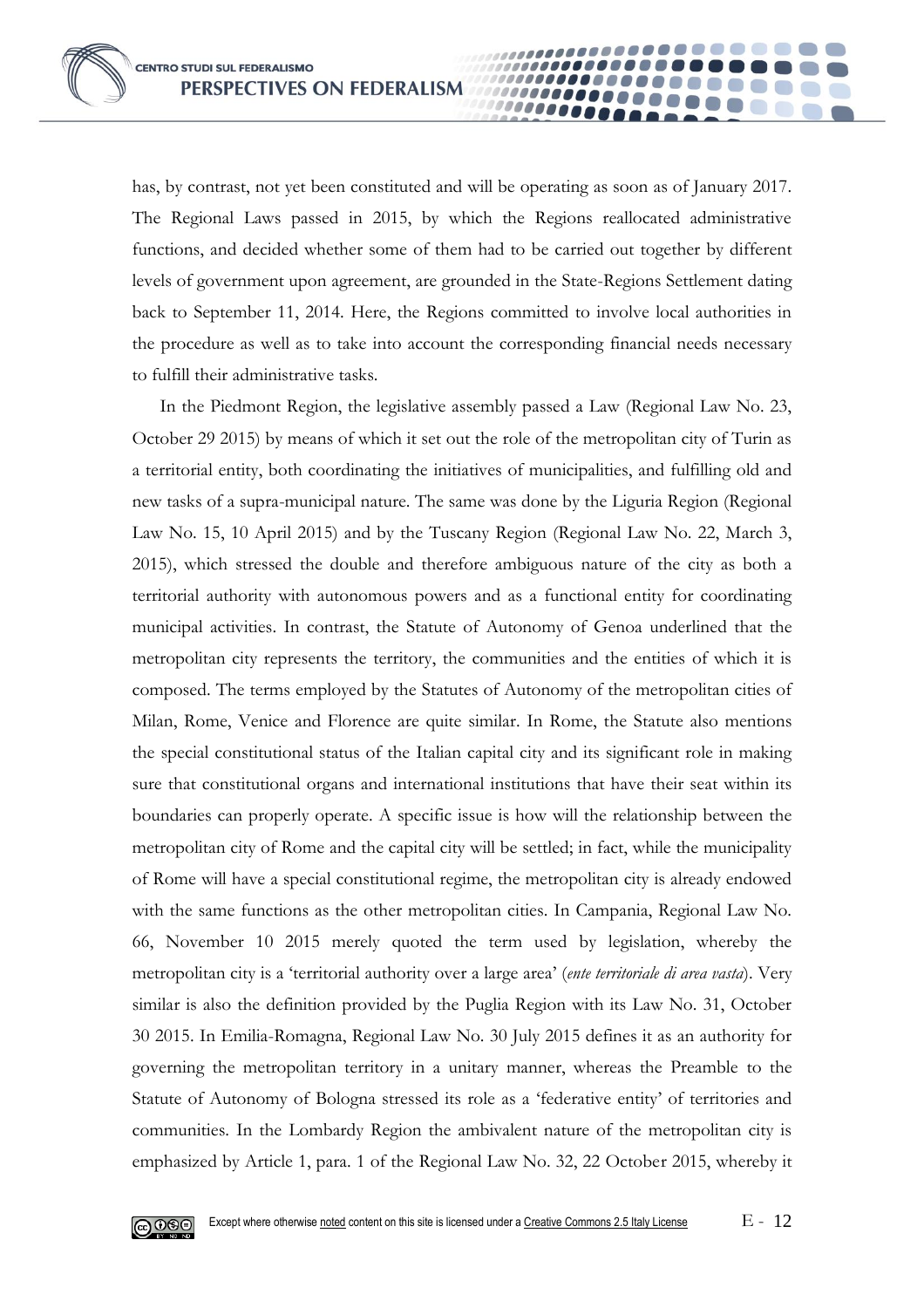is defined as an entity aimed at developing the welfare of both the territory as a whole and that of the municipalities. Only the Statute of Autonomy of Bari, by contrast, goes so far as to portrait the existence of a single local metropolitan community. Finally, it needs to be said that all Regional Laws make reference to the need for enhancing and strengthening the role of the metropolitan city as part of the regional local government system, whereas all Statutes of Autonomy highlight the need for preserving the different local identities existing within the metropolitan area, thereby constituting 'homogenous areas' as administrative subdivisions for delivering public services more efficiently and strengthening democratic participatory tools.

00000

As to the scope of powers and responsibilities, one has to consider, on the one hand, the additional administrative functions conferred upon to metropolitan cities by Regional Laws and, on the other hand, how metropolitan cities themselves structured their governance model.

As to the former aspect, one has to further distinguish between the city's own powers and functions, and mechanisms of co-ordination of municipal activities. As mentioned, most provincial functions have been reassigned to metropolitan cities by Regions. But, moreover, also additional powers and functions have been assigned to them. In this respect, in Piedmont the Law is pretty poor, since the Region conferred upon to the metropolitan city of Turin such minor additional tasks as: consultative powers, when decisions on ancient collective rights to use natural resources in private properties or collective rights over lands (better known as *usi civici*) are at stake, the powers to adopt the forestry and pastures plan (*piano forestale*), the organisation and management of the professional education and training system, the management of certain environmentally protected areas and previous provincial functions on public transportation. However, in the case of Liguria, the corresponding Law of Liguria was even poorer, since it retained many former provincial functions at regional level and conferred few additional functions to the metropolitan city, so as that the latter merely retains a consultative role on organisation of professional education and training. In the case of Bologna, the Emilia-Romagna Region deferred to further laws the adaptation of the legislative framework to the role of the metropolitan city. Nonetheless, the Regional Law does stipulate that, for instance, the regional plan of the metropolitan rail service should be passed in agreement with the metropolitan city of Bologna. By contrast, the Law of the Lombardy Region

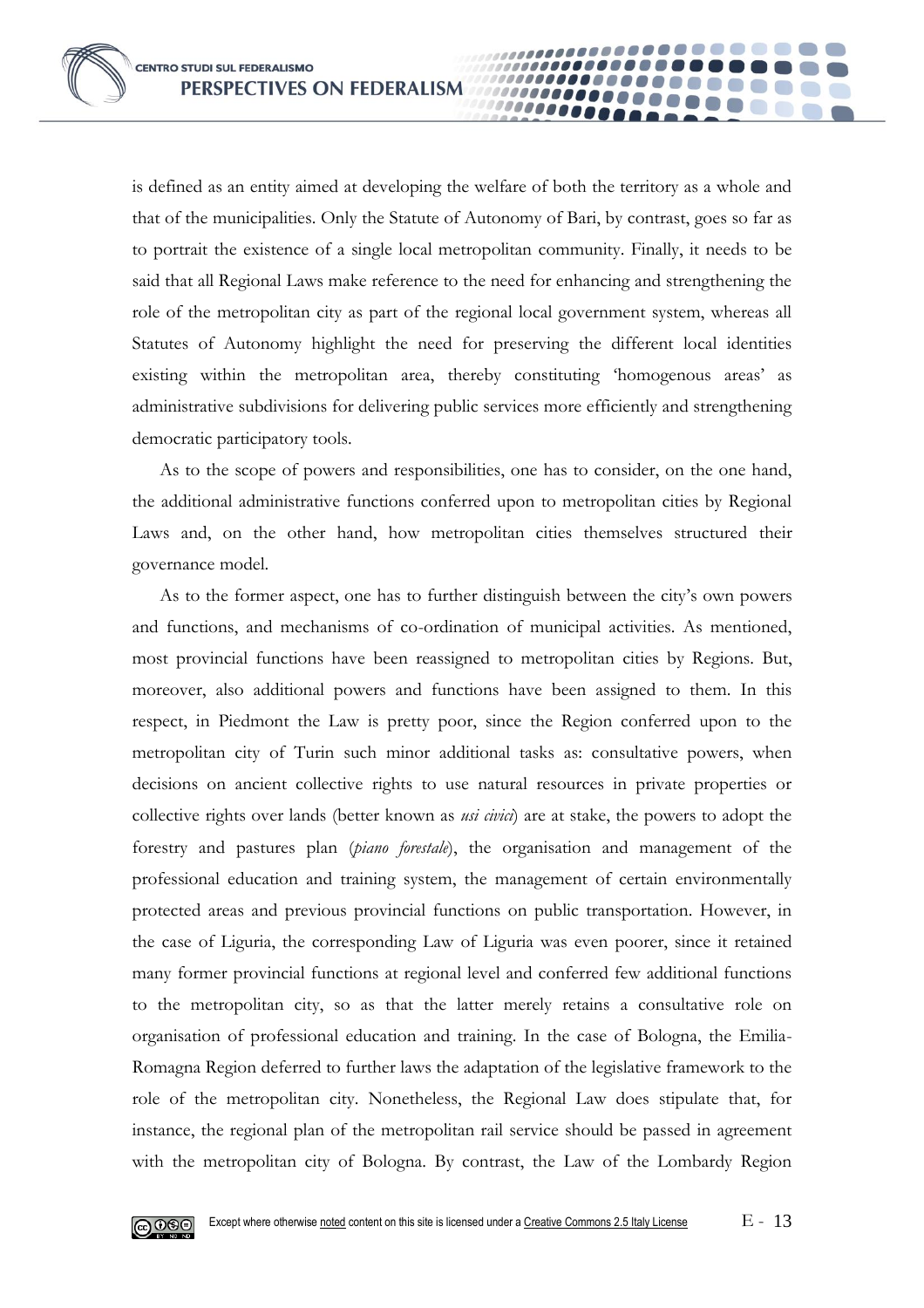**CENTRO STUDI SUL FEDERALISMO** PERSPECTIVES ON FEDERALISM

provides for a detailed specification of fundamental metropolitan fundamental functions on spatial planning, but also on water supply and on the unified management of parks. In Lazio, spatial planning extends to waste disposal and mobility issues for the whole metropolitan city of Rome. In Puglia the regional legislative assembly confirmed the attribution of functions on 'active policies towards employment', whereas it deferred to a further piece of legislation a survey concerning the division of responsibilities on public transportation between the Region and the metropolitan city. No significant innovation can be found in Veneto for the former province and new metropolitan city of Venice, whereas in Tuscany the Region endowed the metropolitan city of Florence with consultative powers within the regional competence of landscape planning concerning its territory. It further allowed the metropolitan city to replace municipalities and pass the structural spatial plan (*piano strutturale*) and give instructions to them as to how implement it (*piano operativo*). Yet, the corresponding Statute of Autonomy is very moderate in this respect and did not implement the legislative provision. By contrast, in the metropolitan cities of Rome, Bari, Milan and Bologna the spatial plan is intended to work as a binding reference framework for municipalities within the metropolitan area and could apply specific constraints on the spatial plans issued by municipalities. The Statutes of Autonomy of Bari, Naples and Genoa, in particular, endorse the expansion of the scope of responsibilities of the metropolitan cities, since they aim towards the enactment of one single building by-law or code for the whole metropolitan area, or at least one for each 'homogenous area'. Finally, the Piedmont Region recognized and committed to the promotion of the role of 'homogenous areas' as relevant subdivisions for avoiding fragmentation of public services delivery within the metropolitan city, and in which the strategic and spatial plans could be further detailed. These areas should be designed in accordance with the Region, but, as set out in the Statute of Autonomy, when there is a given majority within the metropolitan conference 'homogenous areas' could also be designed also without its consent. In this respect yet, it ought to be remembered that Regions retain the competence of defining the areas for optimal delivery of public services (*ambiti territoriali ottimali*) and thus conflicts with metropolitan cities might arise.

100000001 10000

As to the governance model, unlike the Regional Law concerning the metropolitan city of Genoa, in those matters in which the Piedmont Region retains legislative competence (promotion of social and economic development, in particular when it comes to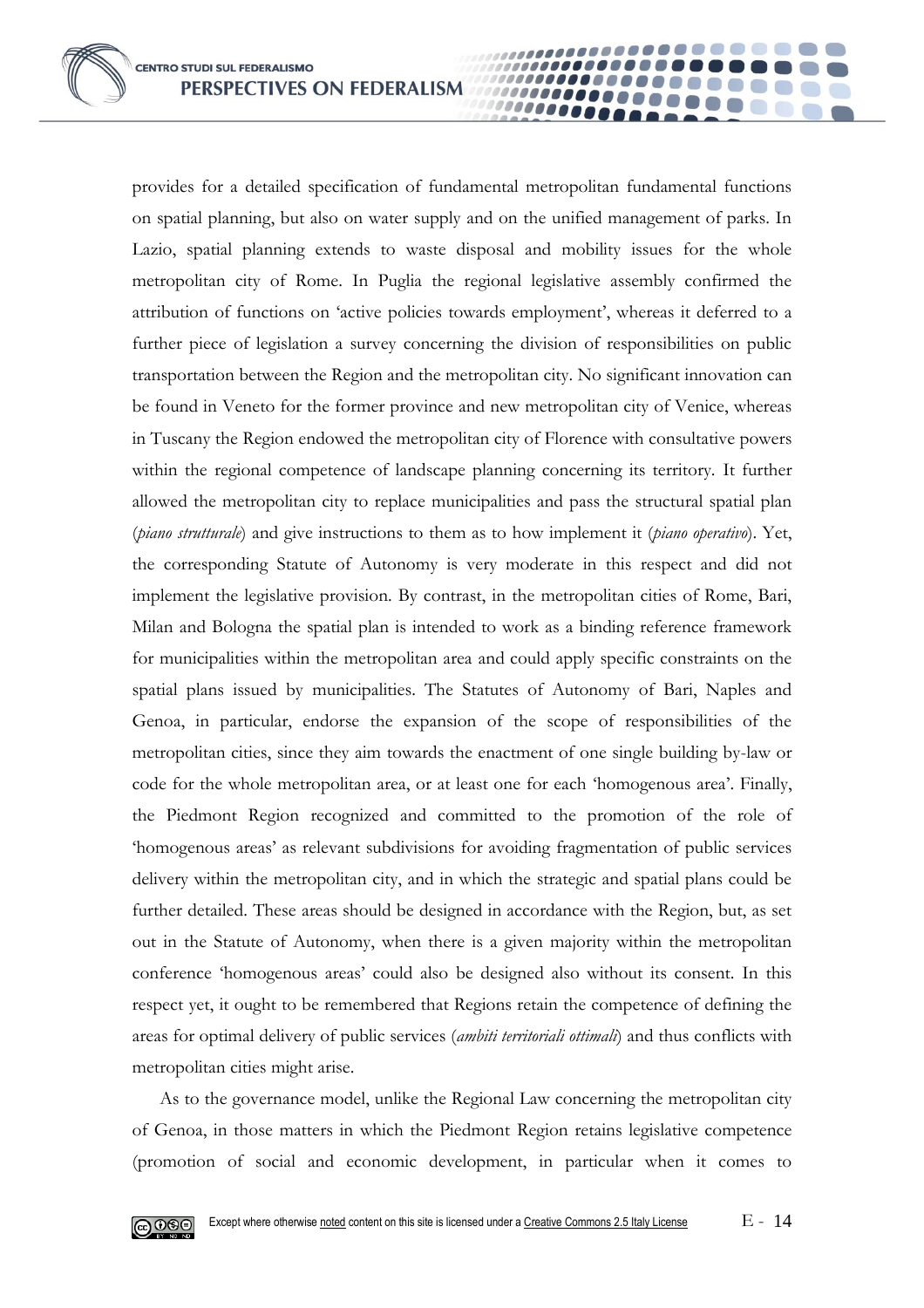**CENTRO STUDI SUL FEDERALISMO** PERSPECTIVES ON FEDERALISM

mountainous areas), the metropolitan city and the Region are required to conclude ad hoc agreements (*intese*). In other words, the Piedmont Region favors a cautious and cooperative rather than a confrontational approach with the metropolitan city<sup>XXIV</sup>. If these agreements concern also actions and projects involving municipalities and consortia of municipalities the latter should also be able to sign the agreement. The role of coordination to be played by the metropolitan city in this respect appears therefore diminished, and bound to the ultimate will of the Region. Furthermore, a generic widespread collaboration is required where informatization and digitalization of the whole metropolitan area are concerned. The same applies to Tuscany and to the metropolitan city of Florence. In Bologna, cross-level agreement is required for measures related to the implementation of the strategic plan and is grounded in a Framework Agreement between the Region, the Provinces and the metropolitan city which was signed in January 2016. Co-operation is institutionalized from the outset also in the Regional Laws of both Tuscany and Lombardy, which foresee the establishment of a 'Conference Region-Metropolitan City'. Whereas the Statute of Autonomy of Florence is overwhelmingly silent about the relations of the city with the Region, the Statute of Autonomy of Milan stipulates that agreements with the Region ought to be concluded by the metropolitan city for any kind of action planned on its territory, including building of new infrastructures. Moreover, in Lombardy, the regional government stressed its role of overseeing the relations between the metropolitan city and municipalities located outside the metropolitan area. In general, according to the same Regional Law, relationships between municipalities within the metropolitan area, the metropolitan city of Milan and the Region are under a very detailed co-operative framework. In Campania, the Region has not set out any co-operative framework, but it apparently aims neither to delegate functions to the metropolitan city of Naples, nor to endow it with a sufficient degree of autonomy with reference to the oversight of intermunicipal co-operation within the metropolitan area. The same applies to the metropolitan cities of Bari and Venice. In Campania and Veneto, the Statutes of Autonomy of Naples and Venice only generally endorse the activation of co-operative pathways with the regional government in order to define the corresponding competences, but without providing further details.

100000000 10000

Metropolitan cities are further subordinate to the regional administrations in the sense that they depend upon them for funding. In fact, at present they are not endowed with

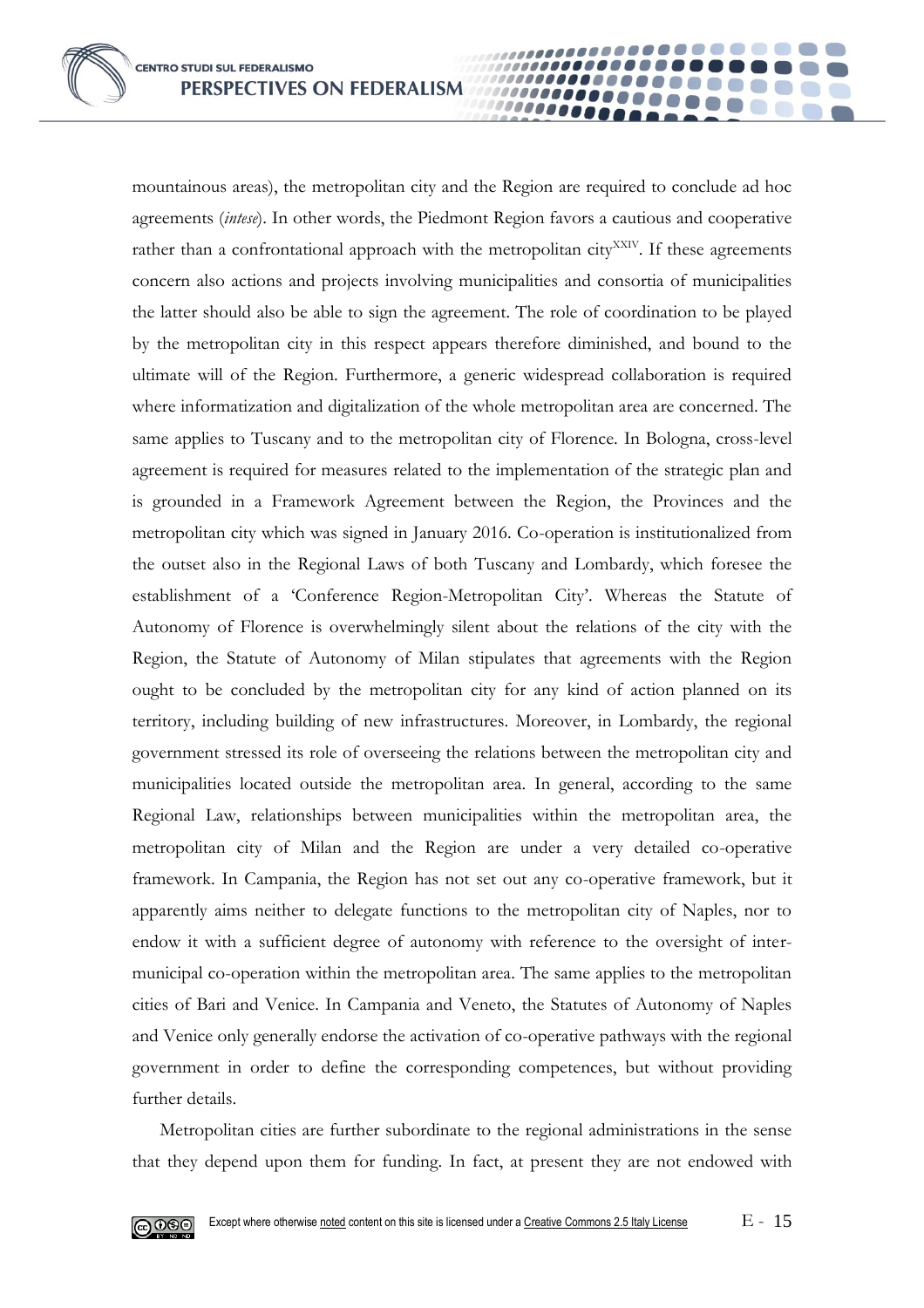significant taxing powers and the Regions have been funding them using different schemes. Another important feature of the role to be played by metropolitan cities is their possible representation in the Senate, as modified by the pending constitutional reform. In fact, the new Senate is expected to represent various territorial entities, including possibly also metropolitan cities. Therefore, it might be argued that metropolitan cities will increase their political power not only towards the corresponding Region but also towards the State, insofar as metropolitan mayors or councilors will also be sitting in the new Senate together with seventy-four regional councilors; though, this depends on the final wording of the Law regulating the election of the new members of the House. At present, the constitutional amendment mandates that, out of one hundred new members, twenty-one mayors will be appointed by the regional councils of the corresponding Italian Regions with both Ordinary and Special Statutes of Autonomy. The Law, which will be adopted as soon as the amendment enters into force, could for instance foresee a specific quota for mayors of those big municipalities in which the mayor is *ex lege* also the mayor of the metropolitan city<sup>XXV</sup>.

00000

#### **4. Concluding Remarks**

More than twenty-five years after their first recognition by an ordinary State Law (Law No. 142/1990), metropolitan cities have finally been established, therefore aligning the Italian legal framework to that of other major European member States, and thereby reorienting its institutional system towards the development of robust urban clusters aimed at solving connectivity problems<sup>XXVI</sup>.

Metropolitan cities are hybrid administrative entities within the Italian local government system, representing both a metropolitan community, coinciding with the old provincial one, and also the various municipalities located within the boundary of the metropolitan area. The legal order of metropolitan cities is grounded on the principle of differentiation, thus enabling each entity by means of its Statute of Autonomy to extend or restrict powers and functions, as briefly sketched out by State and Regional Laws. Yet, the principle of differentiation does not go as far as to allow for the establishment of completely different institutional frameworks, one for each metropolitan area (as it is the case in other EU countries such as France, Germany or Spain), nor is regional legislation

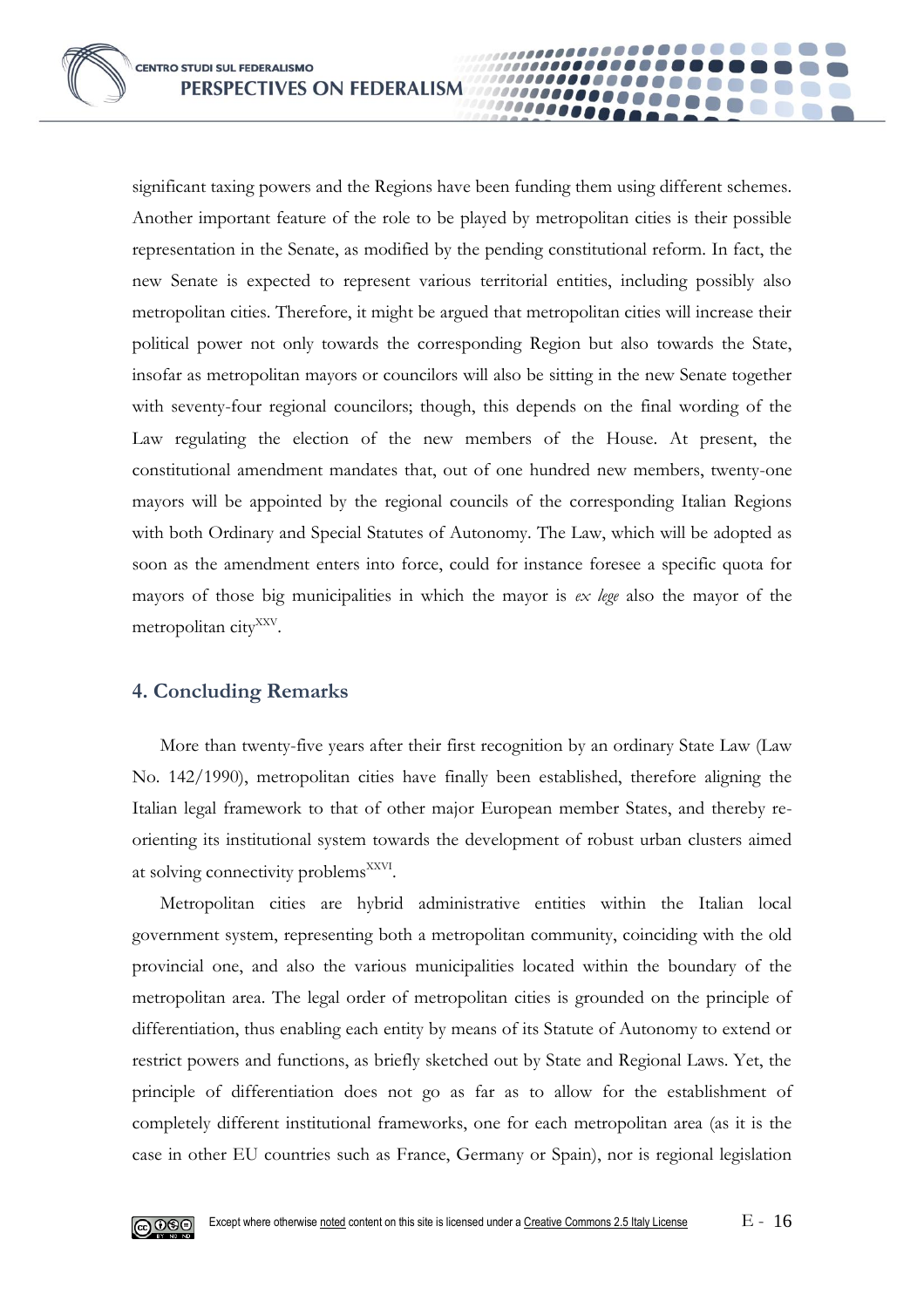allowed to transform provinces into new metropolitan cities, even if similar problems exist in other areas of the Republic, for instance around mid-sized cities such as Bergamo, Brescia and Verona. Here, only inter-municipal or, more appropriately, inter-provincial cooperation schemes might help in addressing connectivity issues. Therefore, one could claim that the ten metropolitan cities established by means of law by the Italian Parliament in 2014 enjoy the same institutional features, the most prominent of which is the dominant influence of the main urban center and the rather limited scope of powers and functions which matches to a large extent with that of the Provinces. As it is the case for the Provinces, the funding of metropolitan cities by State and Regions is also precarious so that its overall inadequacy, as ascertained, limited to Piedmont, by the Italian Constitutional Court [Judgments No. 188 (2015) and No. 10 (2016)], has until now unlawfully prevented the full coverage of costs for carrying out properly their administrative functions<sup>XXVII</sup>.

100000001 00000

At the same time, however, metropolitan cities are conceived as entities in charge of spatial, mobility and strategic planning. All three powers are expected to be used coherently and consistently with each other. Yet, whereas metropolitan spatial planning might sooner or later result in a competence of groundbreaking importance, mobility and strategic planning may have a softer impact on municipalities, being more of reference frameworks than binding legal acts. In particular, it appears that three years are is too short of a period of time for a 'strategic' plan to be in force<sup>XXVIII</sup>. Overall, metropolitan cities appear to enjoy in the first place powers aimed at avoiding fragmentation and bringing about harmonisation and simplification among different municipal rules and procedures as well as carrying out mergers and suppressions of a number of local utilities or other administrative structures (e.g. the reduction to one out of two water supply and/or sanitation public utilities within the metropolitan area of Milan or the merger of the ICT departments into one technical body within the metropolitan area of Turin or, furthermore, the appointment of one municipal secretary for both the metropolitan city and the municipality of Bologna). In a nutshell, they are more of planners of public policies than actors fulfilling specific tasks or public services for a given territorial community (Pizzetti 2015). Yet, Regions have been attempting, by means of legislation, to retain their role of coordination and direction: an overlapping of responsibilities appears therefore more than likely. In particular, at present, harmonisation and simplification of rules within metropolitan areas still await concrete implementation. While metropolitan cities, that is to say municipalities of the

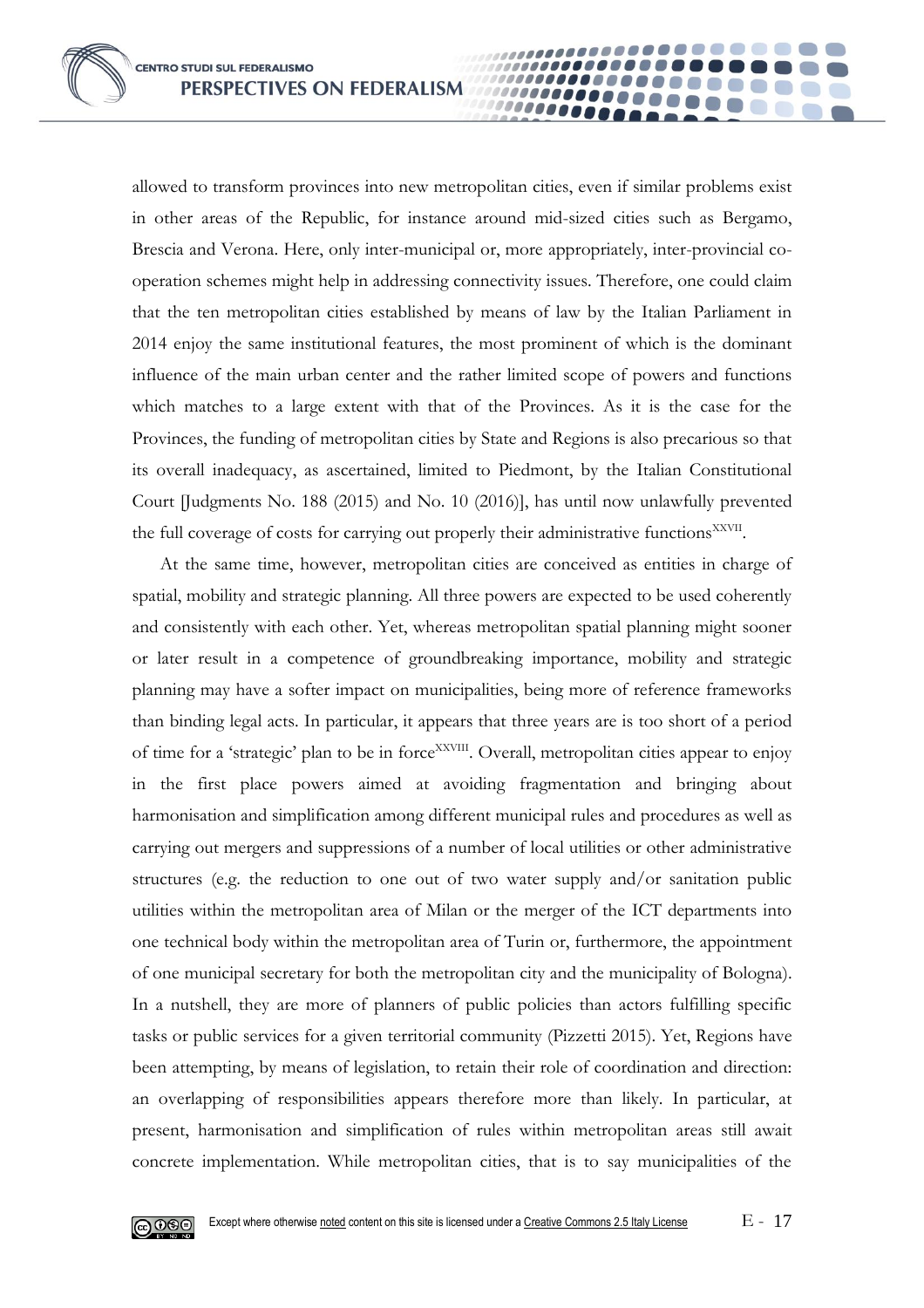metropolitan area, appear partly reluctant to take over the role of pivotal spatial and strategic planning actors, regional governments can play an important role in making this happen. However, together with the State, they can also make it fail. Thus far, in fact, they have been slowing down the process of empowerment of metropolitan cities (as well as of the new Provinces), by delaying the reallocation of the former provincial personnel and by denying or reducing adequate funding.

100000000 10000

Upon confirmation of the constitutional amendment by means of popular referendum next December, the progressive 'regionalization' of the Italian local government system might be stopped and even reversed. Regions with Ordinary Statutes of Autonomy will probably enjoy less power than today when it comes to setting up and arranging their own local government systems (Gardini 2015; Sterpa 2016), even if they will still enjoy the power to confer administrative functions to the Provinces within their - albeit more limited! - scope of legislative competence. In addition, they might be endowed by the State with the new power to pool together the existing Provinces (current Article 133, para. 1 IC will be in fact repealed), thereby being able to more consistently coerce them into cooperation in order to fulfill certain tasks and achieve economies of scale (as set out already by State Law No. 78/2015). Yet, on the other side, the State will be conferred with the legislative competence to set out provisions concerning the general structure and organisation of 'entities governing larger areas' (*enti di area vasta*), i.e. the no longer constitutionalized Provinces (Article 40, para. 4) and, as mentioned, Regions will be prevented from passing legislative provisions setting out principles for the organization of inter-municipal co-operation. In this respect too, also the new Senate will have only a weak say, i.e. it will be able to provide the Chamber of Deputies with modifications proposals, but it will not enjoy any veto power (new Article 70, para. 2 IC). Furthermore, whilst still endowed with the power to establish new municipalities by means of Regional Law, Regions will not enjoy the corresponding legislative power to determine the differential organizations and structures of municipalities located under their jurisdiction and, more in generally, will not be able to depart from the legal framework designed by the Delrio Law by creating new local authorities, unless State legislation stipulates so.

Moreover, metropolitan cities will continuously enjoy a constitutional guarantee of autonomy and will be much more dependent upon the State than upon the Regions as to the regulation of their general structure and organization (even if the new Senate is fully

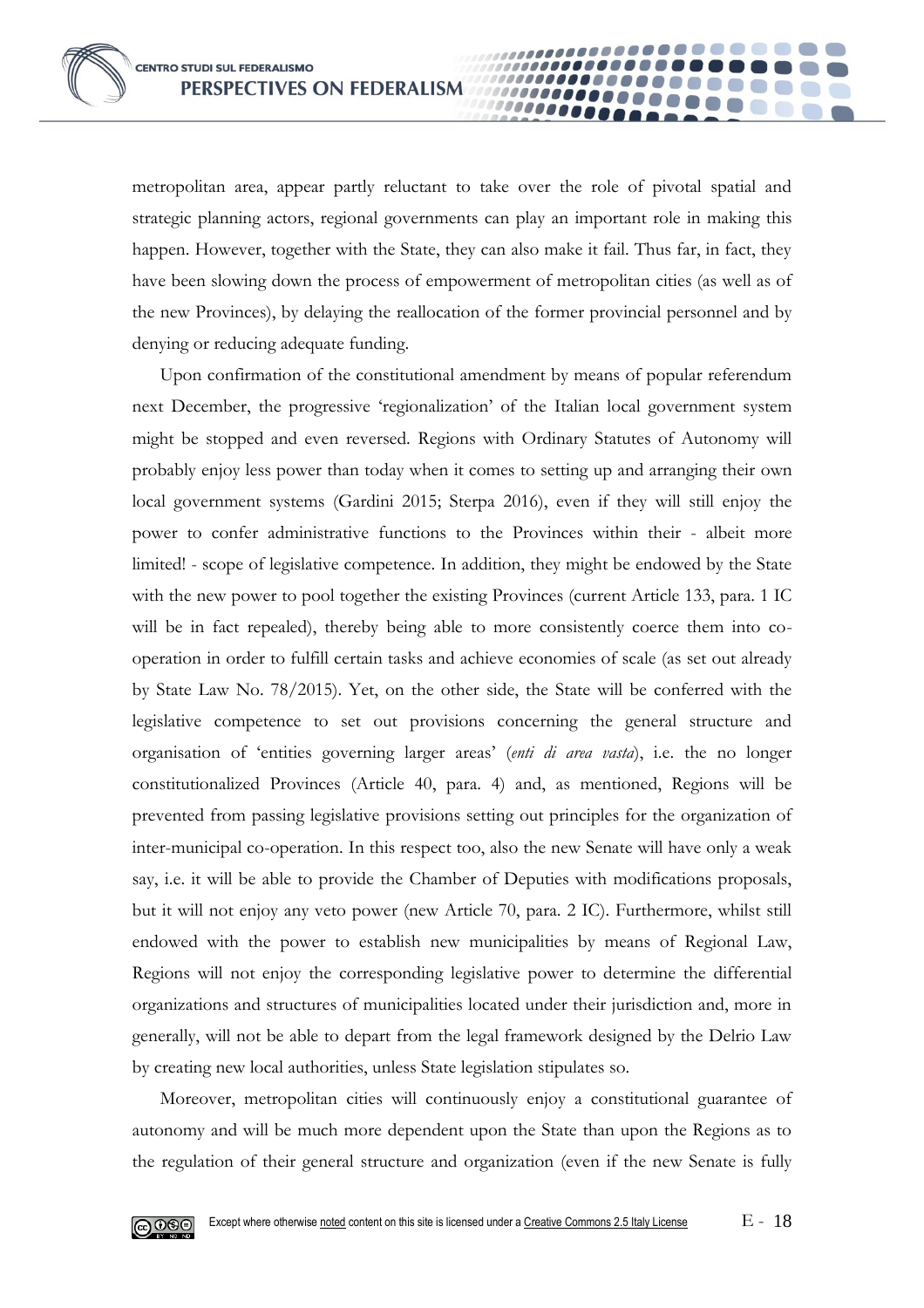involved in the legislative procedure accrding to new Article 70, para. 1 IC), as to how each function should be carried out and to the demarcation of their borders, as well as also being dependent upon the European Union for direct funding. In their own jurisdictions, metropolitan cities might therefore increasingly replace Regions insofar as specific responsibilities in matters of planning and inter-municipal co-operation are concerned, yet the latter will probably continue resisting this trend of hollowing-out, for instance by requiring the conclusion of specific agreements on certain issues, by giving instructions or by exercising some sort of oversight on given acts which should be coherent with those issued by the Region.

00000

To conclude, one might argue that two years after the enactment of the Delrio Law, the practice shows that, one the one hand, institutional pluralism at local level has been strengthened through top-down measures reinforcing the principle of differentiation, thereby making co-operative mechanisms between Regions and local authorities even more necessary. On the other hand, Italian regionalism as conceived by Italian constitutional reform in 2001 might be in crisis, not only on the grounds of the growing competition with metropolitan cities but most notably on the grounds of the constitutional amendment which is to enter into force as early as next year, if the referendum goes through. Over the past fifteen years Regions have not been able to stand out and gain appreciation and respect, neither for their innovative pieces of legislation, nor for the public policies they pursued, but they have evolved into decentralised entities of the State either delegating administrative functions to local authorities or carrying out administrative functions in their own name, therefore also competing rather than co-operating with Provinces and municipalities.

The Delrio Law and the pending constitutional amendment uphold this general trend of regional 'administrativization' (Gianfrancesco 2014, Ferrara 2014 and Morrone 2016), thus formally reframing Regions from being territorial entities conceived as legislators and managers of local public services into public authorities carrying out or delegating administrative functions to lower local authorities or, at most, exercising the power to direct, guide, coordinate and orientate local authorities and the conduct of their financial relations. In this respect, therefore, unlike what has been emphasized by the different Regional Laws so far, competition rather than fruitful co-operation between Regions and metropolitan cities appears all but unlikely, both being designed as major 'governance

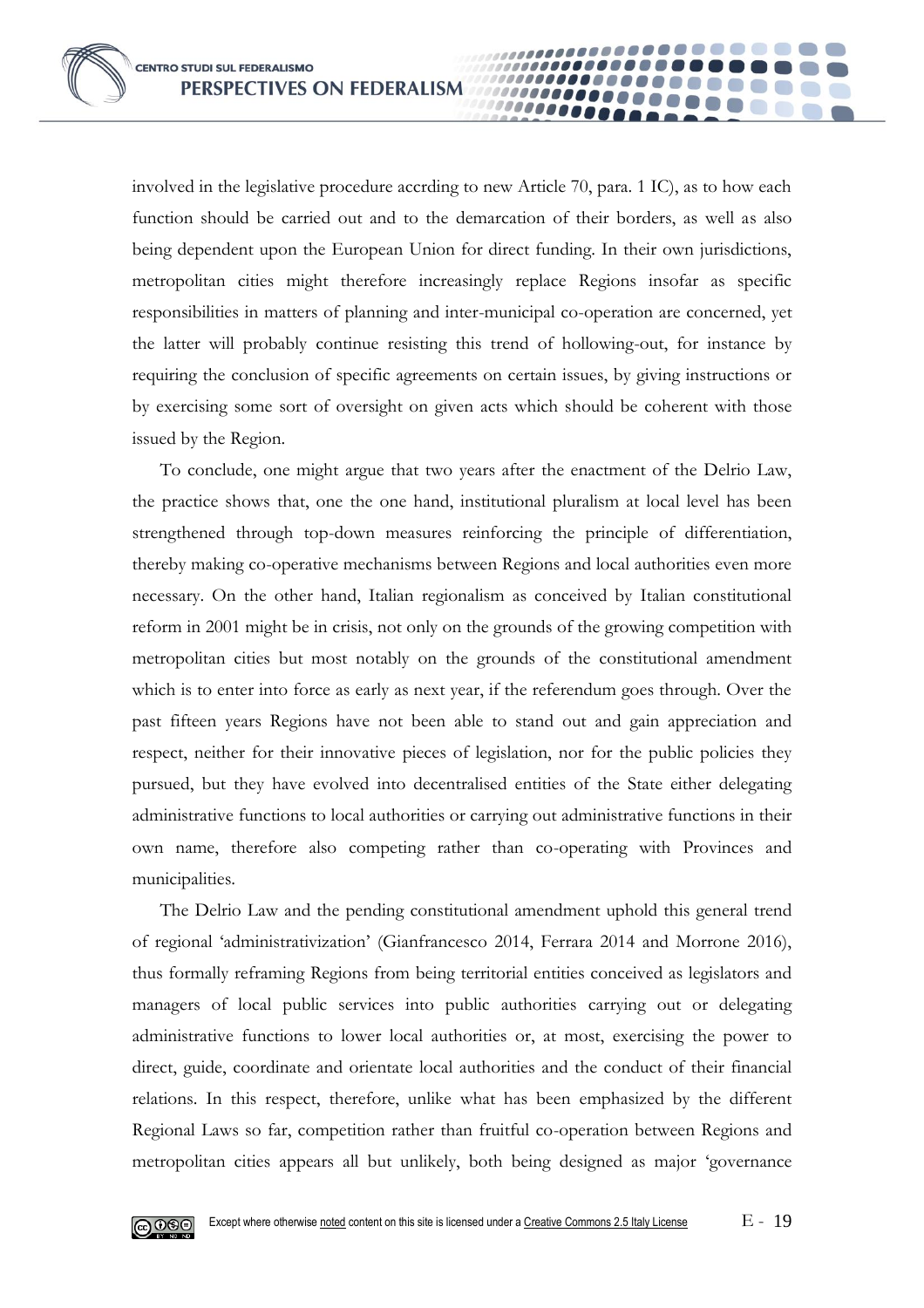

-

bodies' with structurally overlapping responsibilities.

..................

,,,,,,,,,,,,,,

,,,,,,,,,,,,,,,,,,,,

*........* 

000000000

II See for instance Aquarone 1961 and Trimarchi 1972.

III In this respect, it is no chance if even the Explanatory Memorandum to the Council of Europe Draft European Charter of Local Self-Government (1981) regarded inter-municipal co-operation as the current European '*solution to the problem of relations between an urban agglomeration and suburban communities*'. See: CPL (16) 6

- Explanatory Report to the Draft Charter (so-called *Harmegnies Report*), Article 9, 29. Over the years, however, the Council of Europe developed a more appropriate attitude towards the urban phenomenon. See in particular: the European Urban Charter (1992), the European Urban Charter II - Manifesto for a New Urbanity (2008) and Congress of Local and Regional Authorities Recommendation No. 188 (2006) on good governance in European metropolitan areas.

 $\bar{N}$  Except for Regions with special Statutes of Autonomy in which local government systems could be structured along different lines. See *inter alia*: Italian Constitutional Court, Judgments No. 61 (1958), No. 9 (1961), No. 52 (1969), No. 164 (1972), No. 62 (1973). So also Staderini 1989: 52 and ff.

<sup>V</sup> On the various past efforts to establish metropolitan cities in the Italian legal order see Brancasi and Caretti 2010.

VI Italian Constitutional Court, Judgment No. 220 (2013), in which the Court considered that a 'structural reform' involving the reorganization of the local government system as a whole cannot be passed by government by means of a Law Decree pursuant to Article 77 of the Italian Constitution, which is suited only for passing measures under extraordinary conditions of necessity and emergence. On this judgment see Boggero 2014.

VII Named after the then Minister responsible for Local and Regional Government, Graziano Delrio.

VIII As for Regions with Special Statute of Autonomy, they are empowered to establish and regulate themselves metropolitan cities. In particular, Sicily set up the metropolitan cities of Palermo, Catania and Messina (Regional Law 4 August 2015, No. 15), whereas Sardinia the metropolitan city of Cagliari (Regional Law 4 February 2016, No. 2). See: Di Maria 2016 and Riviezzo 2016. By contrast, the Friuli-Venezia Giulia Region aims at establishing the metropolitan city of Trieste after amendment of its Statute of Autonomy, which however requires a constitutional law to be passed by the Italian Parliament.

<sup>IX</sup> In this respect, it ought to be born in mind that the metropolitan city has not to be confused with the municipality of the main urban center which will continue existing. So, for instance, the municipality of Turin continues existing along with the metropolitan city of Turin.

<sup>X</sup> Critical towards this inflexible demarcation of the metropolitan areas were many constitutional lawyers including Spadaro 2015 and Lucarelli 2014.

XI On this judgment see *inter alia*: Patroni Griffi 2016 and Longo and Mobilio 2016: 15-18.

XII With enactment of the Law Decrees No. 78/2010 (Article 14) and No. 95/2012 (Article 19) the Italian legislature mandated that, for municipalities with a population under 5000 inhabitants, all basic administrative functions ought to be carried out by consortia of municipalities (*unioni di comuni*). The Italian Constitutional Court found that the legislative power of the Regions to regulate the subject matter 'inter-municipal cooperation' was not curtailed by State legislation [(Judgments No. 22 and 44 (2014)]. On the first judgment see the comment by Cortese 2014.

XIII In the past see already Article 15 of State Law No. 42 (2009) which delegated the central government to set out the framework for funding metropolitan cities by conferring them new taxing powers.

XIV Since 2012 for the Provinces and as of 2015 for the corresponding metropolitan cities the central government has dramatically cut transfers, thereby compromising their everyday operations. See e.g. Agnoletti, Ferretti and Lattarulo 2015.

XV Commission Staff Working Document – Results of the Public Consultation on the Key Figures of an EU Urban Agenda, SWD (2015) 109 final/2. As quoted by Pasqui 2016: 153-160.

XVI A proposal on how to finance metropolitan tasks was made by Bordignon and Ferri 2015.

XVII Most recently, a piece of legislation was passed by the government (Law Decree No. 113/2016), whereby financial sanctions were - at least temporarily - cancelled.

XVIII D.P.C.M. (Decree of the President of the Council of Ministers) 25 May 2016 – '*Programma straordinario di intervento per la riqualificazione urbana e la sicurezza delle periferie'*, (GU Serie Generale n. 127 del 1-6-2016),



Giovanni Boggero is currently a Postdoctoral Research Fellow in Constitutional Law at the Faculty of Law, Political, Economic and Social Sciences (DIGSPES) of Università del Piemonte Orientale "Amedeo Avogadro".

<sup>&</sup>lt;sup>I</sup> For pointed comments on some reform proposals of that time see Crosetti 1989.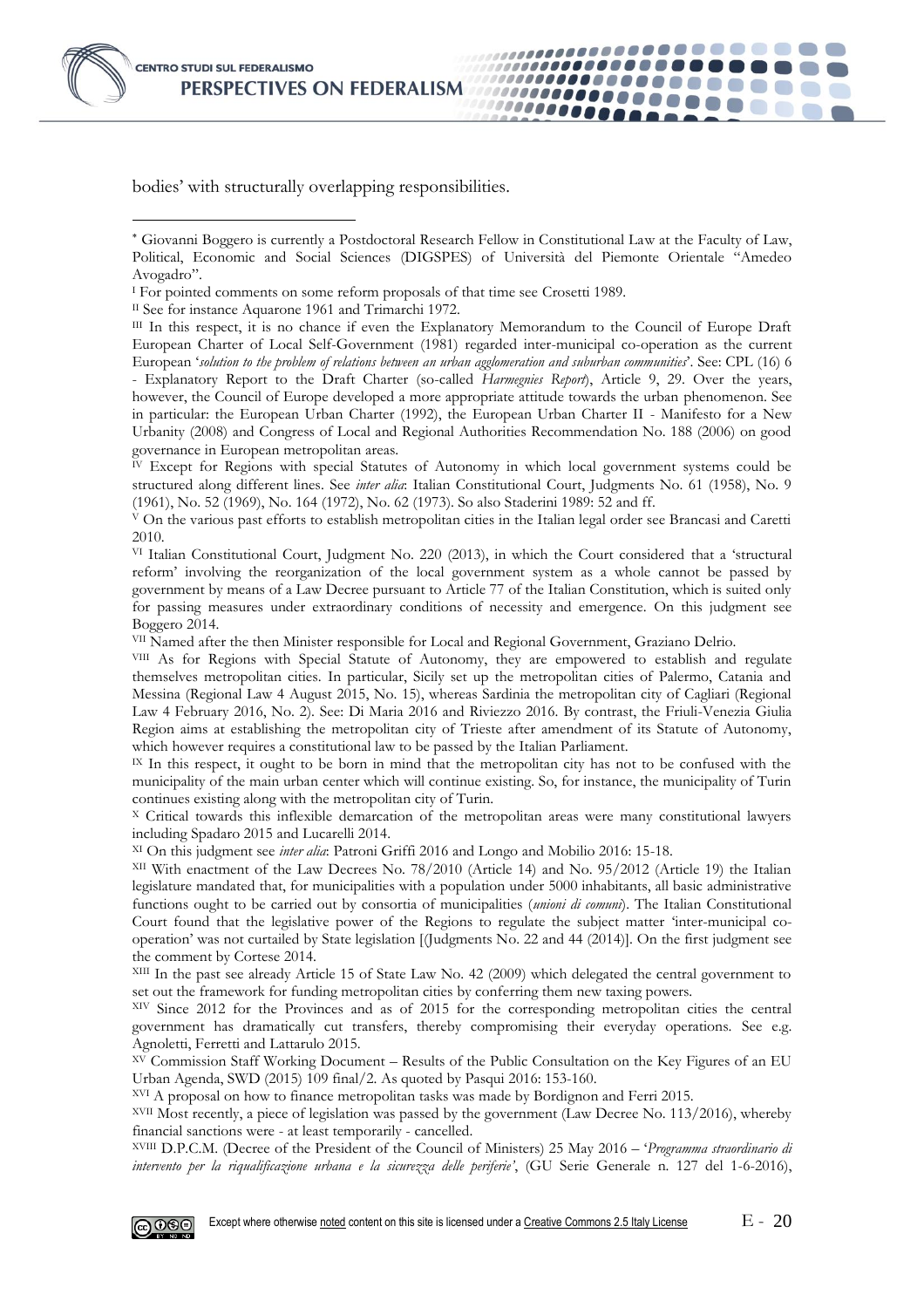

available at: [http://www.gazzettaufficiale.it/eli/id/2016/06/01/16A04166/sg.](http://www.gazzettaufficiale.it/eli/id/2016/06/01/16A04166/sg)

XIX Cf. Unione delle Province italiane (UPI), *L'attuazione della legge n. 56/2014: il riordino delle funzioni delle Province e delle Città metropolitane e l'accordo in Conferenza unificata*, available at[: www.upinet.it,](http://www.upinet.it/) 3 July 2014.

,,,,,,,,,,,,,,,,,,,,,,

...............

00000000

,,,,,,,,,,,,,,,

,,,,,,,,,,,,,,,,,,

XX See most recently: Congress of Local and Regional Authorities, Resolution No. 407 (2016) *on good governance in metropolitan areas,* CG31(2016)17final, 21 October 2016, § 16, lett. d) and also Recommendation No. 392 (2016) *on good governance in metropolitan areas*, CG31(2016)17final, 21 October 2016, § 11.

XXI On the notion of 'area vasta' see the contribution by Luther 2014: 7 and ff., who claims that the term 'area vasta' evokes a functional rather than a political conception of local governance, whereby large spaces ought to be governed by administrative law, in particular through organs charged with planning and programming powers.

XXII See in this respect also Tubertini 2015.

XXIII In this respect see already: Lucarelli, Fabrizzi and Mone (eds) 2015, and the supplement published in 2014 by the Italian law journal *Istituzioni del federalismo* (AA.VV. 2014).

XXIV See in this respect also: Orlando 2016: 5.

XXV A similar request was made by the Association of the Italian Municipalities (ANCI) while heard in the Italian Parliament on the merits of the constitutional reform back in 2014. See ANCI, *Riequilibrare composizione Senato con Sindaci Città metropolitane e capoluoghi*, available at [www.anci.it,](http://www.anci.it/) 21 October 2014. No such a provision can however be found in the draft law submitted to the Senate in January 2016. See Senato della Repubblica, XVII Legislatura, Disegno di Legge – Norme per l'elezione del Senato della Repubblica (presentato dal sen. Fornaro et altri), available at: [www.senato.it.](http://www.senato.it/)

XXVI On the European experience see most recently Carrer and Rossi 2014.

XXVII On the first of these two judgments by the Italian Constitutional Court see Boggero 2015.

XXVIII This is the reason why some scholars suggested that the strategic plan should be a 'work-in-process' and the three years time just a deadline after which the metropolitan city has to give a formal feedback and check whether the plan is still up to date and to what extent can be amended. So: Orioli and Martinelli 2016: 116-117 and 134-135.

#### **References**

 AA.VV., 2014, *Gli Statuti delle Città metropolitane. Modelli a confronto*, *Istituzioni del Federalismo*, XXXV (special issue).

 Agnoletti Chiara, Ferretti Claudia and Lattarulo Patrizia, 2015, 'Città metropolitane: dove trovare le risorse', available at[: www.lavoce.info,](http://www.lavoce.info/) 24 July 2015.

Aquarone Alberto, 1961, *Grandi città e aree metropolitane in Italia*, Zanichelli, Bologna.

 Boggero Giovanni, 2014, 'I limiti costituzionali al riordino complessivo delle Province nella sentenza n. 220/2013', *Astrid Rassegna*, no. 4/2014.

 Boggero Giovanni, 2015, 'Una sentenza manipolativa di bilancio: la Corte costituzionale 'soccorre' le Province piemontesi', *Giurisprudenza costituzionale*, LX(4): 1461-1469.

 Bordignon Massimo and Ferri Vittorio, 2015, 'Per una nuova finanza delle Città metropolitane', Urb@n.it Background Papers, October 2015.

 Brancasi Antonio and Caretti Paolo, 2010, 'Il sistema dell'autonomia locale tra esigenze di riforma e spinte conservatrici: il caso della Città metropolitana', *Le Regioni*, XXXVIII(4): 727-752.

 Carrer Matteo and Rossi Stefano, 2014, *Le città metropolitane in Europa*, IFEL-Fondazione ANCI, Roma. Cortese Fulvio, 2014, 'La Corte conferma che le ragioni del coordinamento finanziario possono

fungere da legittima misura dell'autonomia locale', *Le Regioni*, XLII(4): 792-801.

Crosetti Alessandro, 1989, 'Sul governo delle aree metropolitane', *Amministrare*, XX(1): 149-159.

Di Maria Roberto, 2016, 'La Citta□ metropolitana nelle leggi siciliane 15/2015 e 5/2016, e nella legge statale 56/2014: un breve excursus fra attuali esigenze di uniformità ordinamentale e persistenti rivendicazioni di autonomia speciale', *Le Regioni*, XLIV(2): 307-340.

 Ferrara Antonio, 2014, 'Osservazioni a prima lettura sul ddl costituzionale Renzi-Boschi', *federalismi.it*, XII(8), available at [www.federalismi.it.](http://www.federalismi.it/)